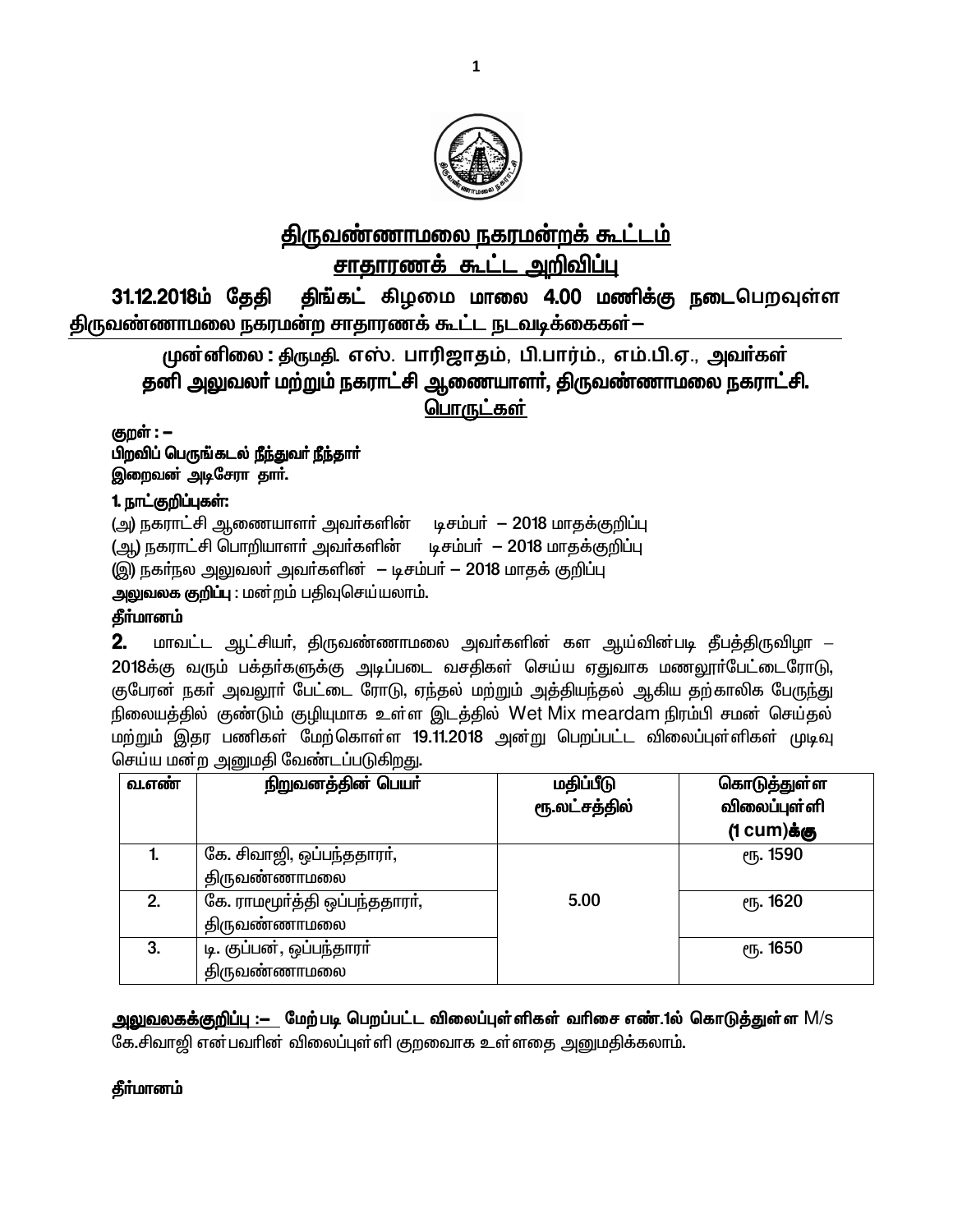3. இந்நகராட்சியில் திருக்காா்த்திகை தீபத் திருவிழா — 2018 பொது சுகாதார பிாிவில் பணிபுாியும் துப்புரவு பணியாளா்களுக்கும் மற்றும் பிற நகராட்சியிலிருந்து வரப்பெற்ற குப்பாவ பணியாளர்களுக்கும் ஒரு போர்வை என 150 எண்ணிக்கையில் Co- Optex Tiruvannamalai அவர்களிடமிருந்து வாங்கி வழங்கப்பட்டுள்ளது. இதற்காக ஏற்பட்ட செலவினம் ரூ.40,972/-ஐ மேற்படி நிறுவனத்திற்கு வழங்க மன்ற அனுமதி வேண்டப்படுகிறது.

அலுவலகக்குறிப்பு — மன்றம் அனுமதிக்கலாம் ந.க.எண். 6096/2018/எச்1

#### கீர்மானம்

4. திருவண்ணாமலை நகராட்சியின் வருவாய் நிதி, கல்வி நிதி மற்றும் குடிநீா் நிதி ஆகிய மூன்று நிதிகளுக்கும் — 2017 — 18 ம் ஆண்டிற்கான கணக்குகள் உரிய பதிவேட்டுடன் தயார் செய்ய ஆகும் தோராய செலவினம் ரூ. 50000/— க்கும் மேலும் இப்பணியை செய்ய விலைப்புள்ளி கோரியது பெற்ற இரண்டு விலைப்புள்ளிகளை மன்றத்தின் பாா்வைக்கும் முடிவிற்கும் வைக்கப்படுகிறது.

| 1. ஜீ. சாப்ட் சிஸ்டம், சென்னை $-32$ | -- | <sub>(</sub> դ. 50,000/– |
|-------------------------------------|----|--------------------------|
| 2. Cursorsalution, சென்னை –20       | -- | $e$ гђ. 52,000/-         |

<mark>அலுவலகக் குறிப்பு</mark> — வரப்பெற்ற இரண்டு விலைப்புள்ளிகளில் குறைவான விலைப்புள்ளி கொடுத்துள்ள ஜி.சாப்ட்சிஸ்டம் நிறுவனத்தின் விலைப்புள்ளியை அனுமதிக்கலாம்.

## தீர்மானம்

5. இந்நகராட்சியில் 03.09.1991 முதல் 09.11.1996 வரை தற்காலிக தினக்கூலி பணியாளராக பணிபுரிந்து பணியிடையில் நின்று விட்ட திரு.சி.விஜயபாலன் என்பவர் வேலூர் தொழிலாளர் நீதிமன்றத்தில் தொடரப்பட்ட வழக்கு எண். ID No,72/2014 மற்றும் EP 153 / 2015 ன்படி பணி வழங்க தெரிவித்து Warant of Arrest ம் மேலும் ரூ. 12,83,251/– வழங்க கோரி ஜப்தி வாரண்ட் உத்திரவு பிறப்பித்து ஆணையிடப்பட்டது. மேற்படிய உத்திரவுகளை எதிர்த்து தடை ஆணை பெற சென்னை உயாநீதி மன்றத்தில் வழக்கு தொடர வழக்காடு கட்டணம் ரூ.20750+20750 மொத்தம் ரூ. 41500/— வழங்க கோரி திரு.எஸ்.எராஸ்கின்லியோ வழக்கறிஞா் கோரியுள்ளாா். மேற்படி வழக்கின் அவசர அவசியம் கருதி வழக்காடு கட்டணம் செலுத்த மன்ற அனுமதி வேண்டப்படுகிறது.

## <u>அலுவலகக்குறிப்பு</u>

- 1. அனுமதி வழங்கலாம்
- 2. அவசர அவசியம் கருதி தனி அலுவலா் அவா்களின் முன் அனுமதி பெற்று வழக்காடு கட்டணம் செலுத்தியதையும் அனுமதிக்கலாம்.

#### தீர்மானம்

6. <u>இந்ந</u>கராட்சியில் தினக்கூலி பணியாளராக பணிபுரிந்து பணியிடையில் நின்றுவிட்ட திரு.சி.விஜயபாலன் என்பவர் வேலூர் தொழிலாளர் நீதிமன்றத்தில் தொடரப்பட்ட வழக்கு எண்.EP.No.153/2015 ID No.72 OF 2014 வழக்கின் தீர்ப்பினை எதிர்த்து சென்னை உயர் நீதி மன்றத்தில் தொடரப்பட்ட வழக்கு எண். WP No. 1345 and 1346 Of 2017, CMP No. 18599 and 18600 OF 2017 ன் தீர்ப்பின்படி வேலுர் தொழிலாளர் நீதிமன்றத்தில் ரூ. 4,00,000/— லட்சம் (நான்கு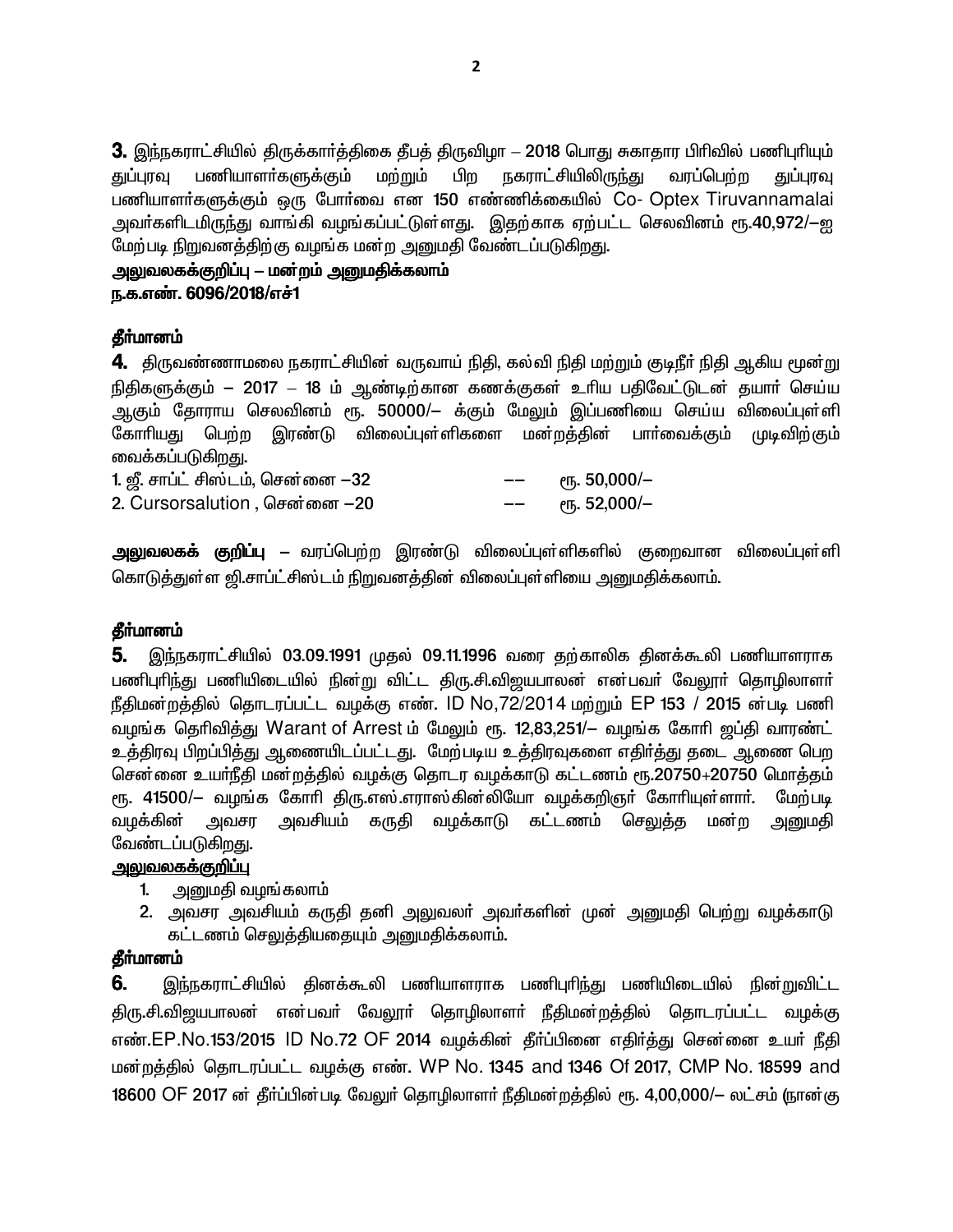லட்சம்) வைப்புத்தொகை செலுத்துமாறு தீா்ப்பு வரப்பட்டதால் மேற்படி தொகை செலுத்தியதையும் மேலும் Warnt of Arrest ம் ஜப்தி வாரண்ட் உத்திரவு எதிர்த்து சென்னை உயர்நீதி மன்றத்தில் தொடரப்பட்ட வழக்கு எண். CRP NPD No. 4297 OF 2018 and CMP No. 23524 OF 2018 ல் Interim Stay order ரூ. 2,00,000/- லட்சம் (ரூபாய் இரண்டு லட்சம்) தொழிலாளர் நீதிமன்றத்தில் வைப்புத் தொகை செலுத்துமாறு தீா்ப்பு வரப்பட்டது. இதன்படி மேற்படி செலவினங்கள் ஏற்கவும் மேலும் வேலூர் தொழிலாளர் நீதிமன்றத்தில் வழக்கு நடத்தும் திரு.எஸ்.ரவி வழக்கறிஞர் அவா்களுக்கு ரூ. 10,000/— ம் வழங்க மன்ற அனுமதி வேண்டப்படுகி<u>றது</u>.

## <u>அலுவலகக்குறிப்பு</u>

- 1. அனுமதி வழங்கலாம்
- 2. வருவாய் நிதியின் கீழ் செலவிடலாம்.

# தீர்மானம்

7. இந்நகராட்சியில் தீபத் திருவிழா – 2018க்கு அடிப்படை வசதிகள் மற்றும் சுகாதாரப் பணிகள் மேற்கொள்ள 09.11.2018 அன்று ஒப்பந்தப்புள்ளி கோரப்பட்டு நிர்வாக நலன் கருதியும் மாவட்ட ஆட்சியா், திருவண்ணாமலை அவா்களின் குறிப்பின் படியும் மேற்படி ஒப்பந்தப்புள்ளி ரத்து செய்யப்பட்டது. இதனை எதிர்த்து திரு.ஆர்.அரசப்பன் என்பவர் சென்னை உயர்நீதிமன்றத்தில் வழக்கு தொடர்ந்துள்ளார். (வழக்கு எண். WP.No. 30478 / 2018)

எனவே மேற்படி வழக்கினை நகராட்சி சாா்பாக வழக்கு நடத்த திரு.ஆா்.கோவிந்தசாமி அரசு வழக்கறிஞர் அவர்களுக்கு வழக்காடு கட்டணம் ரூ. 15,000/—ம் (பதினைந்தாயிரம்) வழங்க மன்ற அனுமதி வேண்டப்படுகிறது.

அலுவலகக் குறிப்பு :–

- 1. அனுமதி வழங்கலாம்
- 2. வருவாய் நிதியின் கீழ் செலவிடலாம்
- 3. அவசர அவசியம் கருதி தனி அலுவலா் அவா்களின் முன் அனுமதி பெற்று தொகை வழங்கியதையும் அனுமதிக்கலாம்.

## தீா்மானம்

8. இந்நகராட்சி பகுதியில் பாதுகாக்கப்பட்ட குடிநீா் விநியோகம் செய்ய SPOT குளோாின இயந்திரம் நிறுவப்பட்டுள்ள இடங்களில் குளோரின் திரவம் ஊற்றப்பட்டு தினசரி குடிநீர் விநியோகம் செய்யப்படுகிறது. தற்போது மழைக்காலம் என்பதாலும் டெங்கு தடுப்பு நடவடிக்கை மேற்கொள்ள குளோரின் திரவம் இருப்பு வைக்க வேண்டியுள்ளதாலும் 85,000 லிட்டர் வாங்கிக் கொள்ளவும் இதற்கு ஆகும் தோராய செலவினம் ரூ. 12.00 லட்சம் (பனிரெண்டு லட்சம்) க்கு மன்ற அனுமதி வேண்டப்படுகிறது.

அலுவலகக் குறிப்பு :–

- 1. அனுமதி வழங்கலாம்
- 2. குடிநீா் நிதி அல்லது வருவாய் நிதியின் கீழ் செலவிடலாம்.

# **கீர்மானம்**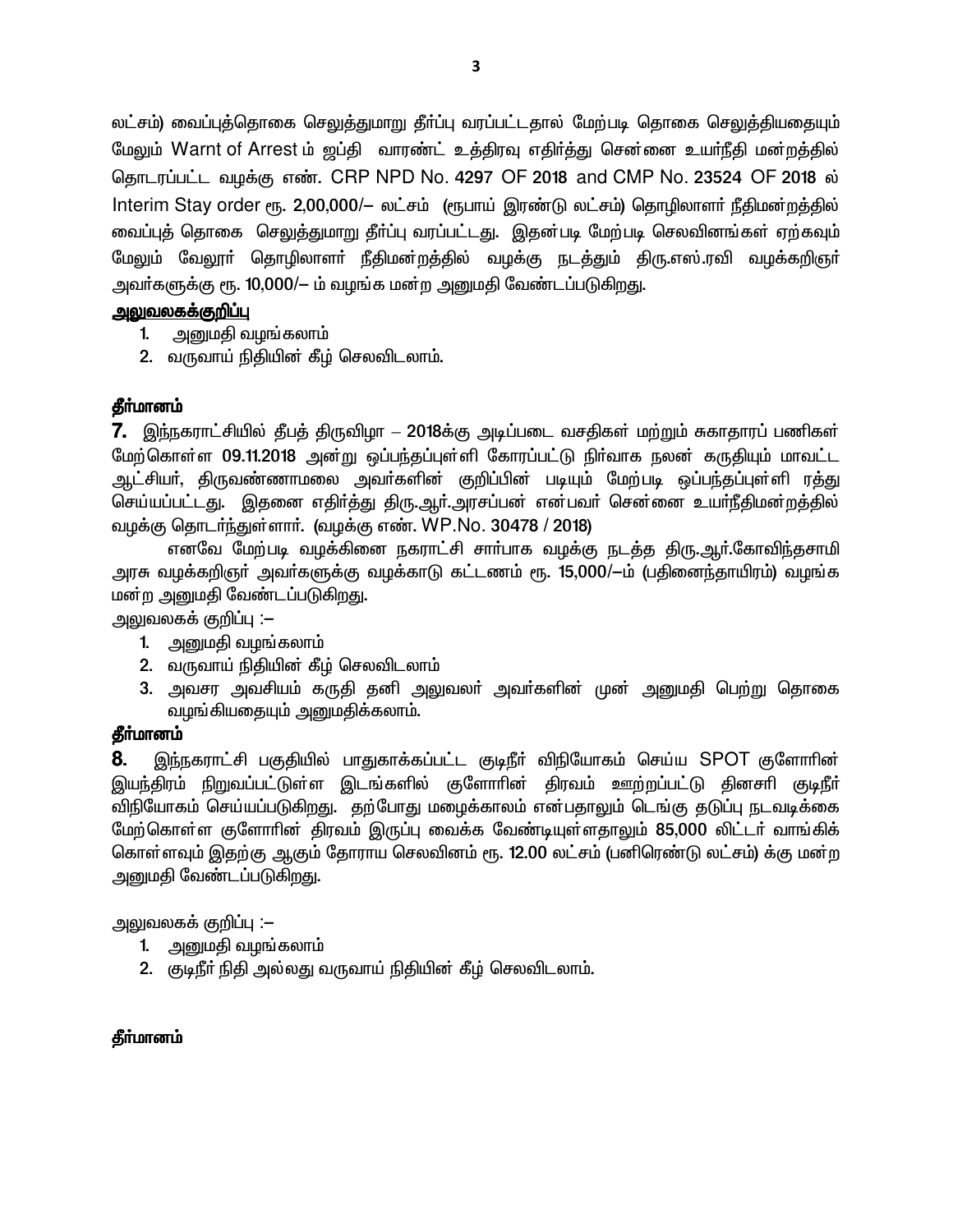9. இந்நகராட்சி தலைமை நீரேற்று நிலையத்தில் உள்ள RAW Water ல் உள்ள 30HP திறன் கொண்ட நீா்மூழ்கி மோட்டாா் பமுதாகி உள்ளதால் குடிநீா் விநியோகப் பணிகள் பாகிப்பு ஏற்படுகிறது. மேலும் 24 மணி நேரமும் இயக்கி வருவதால் பழுதுகள் ஏற்படுகிறது. எனவே மேற்படி மின் மோட்டார்கள் ரீவைண்டிங் செய்ய ஆகும் தோாராய செலவினம் ரூ.60,000/— க்கு (அறுபது ஆயிரம்) மன்ற அனுமதி வேண்டப்படுகிறது.

அலுவலகக் குறிப்பு :–

- 1. அனுமதி வழங்கலாம்
- 2. குடிநீா் நிதி அல்லது வருவாய் நிதியின் கீழ் செலவிடலாம்.

# தீர்மானம்

10. இந்நகராட்சியில் பயன்பாட்டில் உள்ள சோமாவரம் குளம் நீரேற்று நிலையத்தில் இயங்கி வரும் 75HP மின் மோட்டாரின் - II காயில் பமுதாகி உள்ளதால் குடிநீர் விநியோகப் பணிகள் பாதிப்பு ஏற்படும் நிலை உள்ளது. மேலும் 24 மணி நேரமும் இயங்கி வருவதால் மேற்படி மோட்டாரின் காயில் பமுது நீக்குதல் ரீ வைண்டிங் செய்தல் மற்றும் இதர பணிகள் மேற்கொள்ள ஆகும் தோராய செலவினம் ரூ. 1.60 லட்சம் (ரூபாய் ஒரு லட்சத்து அறுபதாயிரம்) க்கு மன்ற அனுமதி வேண்டப்படுகிறது.

அலுவலகக் குறிப்பு :–

- 1. அனுமதி வழங்கலாம்
- 2. குடிநீா் நிதி அல்லது வருவாய் நிதியின் கீழ் செலவிடலாம்.

ந.க.எண். 6280/2018/இ1

# கீர்மானம்

11. இந்நகராட்சி தகவர் தொழில்நுட்ப பிரிவில் உள்ள குளிர்சாதன பெட்டி பழுதாகி உள்ளதாலும் கணினிகள் மற்றும் இதர உபகரணங்கள் பயன்படுத்த சிரமம் ஏற்படுவதால் புதியதாக குளீர் சாதன பெட்டி (A/c) வாங்கி பொறுத்துதல் மற்றும் Revolving Chair வாங்கி கொள்ளவும் ஆகும் தோராய செலவினம் ரூ. 1,30,000/– (ரூபாய் ஒரு லட்சத்து முப்பதாயிரம்) க்கு மன்ற அனுமதி வேண்டப்படுகிறது.

அலுவலகக் குறிப்பு :–

- 1. அனுமதி வழங்கலாம்
- 2. வருவாய் நிதியின் கீழ் செலவிடலாம்.

ந.க.எண். 6421/2018/இ1

# தீர்மானம்

12. இந்நகராட்சி பகுதியில் பாதாள சாக்கடை திட்டம் நடைமுறையில் உள்ள 22 வாா்டு பகுதியில் ஆள் இறங்கும் தொட்டிகளின் மேல் மூடிகள் மற்றும் பிரேம்கள் பழுதாகி உள்ளதால் பொது மக்களுக்கும் போக்குவரத்திற்கும் இடையூராக உள்ளதாலும் மேலும் மழைக்காலங்களில் பொது மக்கள் நடந்து செல்லும்போது ஆள் இறங்கும் குழி பழுதாகி உள்ளது. தெரியாமல் விபத்து ஏற்படும் அபாயம் உள்ளதால் பழுதாகி உள்ளதை உடனுக்குடன் மாற்ற வேண்டியுள்ளதால் புதியதாக ஆள் இறங்கும் தொட்டியின் மூடிகள் மற்றும் பிரேம்கள் 100 எண்கள் வாங்கிக் கொள்ள தோராய செலவினம் ரூ. 5.00 லட்சம் (ரூபாய் ஐந்து லட்சம்) க்கு மன்ற அனுமதி ஆகும். வேண்டப்படுகிறது.

அலுவலகக் குறிப்பு :–

- 1. அனுமதி வழங்கலாம்
- 2. வருவாய் நிதியின் கீழ் செலவிடலாம்.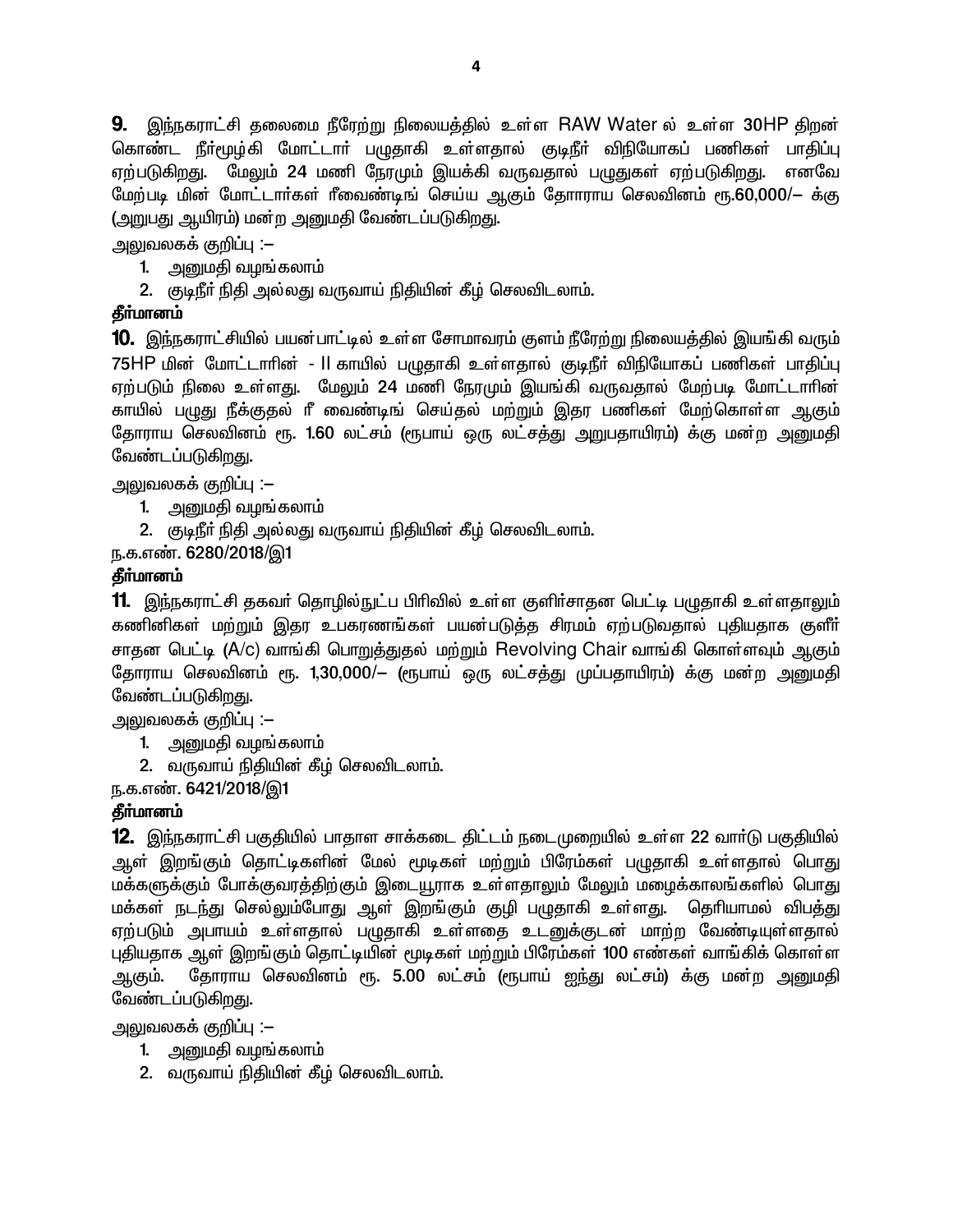13. இந்நகராட்சி ஈசான்யம் குப்பை கிடங்கு பகுதியில் புதியதாக பேருந்து நிலையம் அமைய இருப்பதால் இவ்விடத்தில் மண் பரிசோதனை செய்ய ஏதுவாக குப்பைகளை அகற்ற வாடகை அடிப்படையில் JCB வாகனத்தின் மூலம் இப்பணிகள் மேற்கொள்ள ஆகும் தோராய செலவினம் ரூ.25,000/— (இருபத்து ஐந்தாயிரம் மட்டும்) மன்ற அனுமதி வேண்டப்படுகிறது.

அலுவலகக் குறிப்பு :–

- 1. அனுமதி வழங்கலாம்
- 2. வருவாய் நிதியின் கீழ் செலவிடலாம்.

ந.க.எண். 6218/2018/இ1

## தீர்மானம்

இந்நகராட்சியின் ஈசான்யம் பகுதியில் புதிய பேருந்து நிலையம் அமைக்க உள்ளதால், 14. அப்பகுதியிலுள்ள மண்ணிணை மண் பரிசோதனை செய்ய ஏதுவாக வாடகை அடிப்படையில் JCB சப்ளை செய்யும் பணிக்கு 25.08.2018 அன்று விலைப்புள்ளி கோரப்பட்டதில், பெறப்பட்டுள்ள விலைப்புள்ளியினை மன்றத்தின் அனுமதி வேண்டி பொருள் வைக்கப்படுகிறது.

| வ.எண் | நிறுவனத்தின் பெயர்             | மதிப்பீடு<br>(ரூ.லட்சம்) | கொடுத்துள்ள<br>விலைப்புள்ளி விகிதம் |
|-------|--------------------------------|--------------------------|-------------------------------------|
|       | வனிதா, கன்ஸ்ட்ரக்ஷன்&<br>வி.   |                          | $0.61%$ குறைவு                      |
|       | எா்த் மூவா்த், திருவண்ணாமலை    |                          |                                     |
| 2.    | சிவபாலன் எர்த் பவர்ஸ்,         | 0.25                     | $3.03\%$ அதிகம்                     |
|       | திருவண்ணாமலை                   |                          |                                     |
| 3.    | &எா்த்<br>ஜி.வி. கன்ஸ்ட்ரக்ஷன் |                          | $9.09\%$ அதிகம்                     |
|       | மூவா்த், திருவண்ணாமலை          |                          |                                     |

<u> அலுவலகக் குறிப்பு :–</u>

- விலைப்புள்ளி கொடுக்குள்ள வி.வனிகா. கன்ஸ்ட்ரக்ஷன் மூவா்ஸ். 1. குறைந்த திருவண்ணாமலை அவா்களின் விலைப்புள்ளியை மன்றம் ஏற்கலாம்
- 2. அவசர அவசியம் கருதி தனி அலுவலா் அவா்களின் முன் அனுமதி பெற்று பணி உத்திரவு வழங்கியதை மன்றம் ஏற்கலாம்.

## தீா்மானம்

15. இந்நகராட்சி தகவல் தொழில்நுட்ப பிரிவில் குளிர்சாதன பெட்டி பழுதாகி பயன்படுத்த முடியாத நிலை உள்ளதால் புதியதாக 1 எண் குளிர்சாதன பெட்டி A/c சப்ளை செய்து பொறுத்துதல் மற்றும் Revolving Chair Big - 1 Nos, Small - 5 Nos சப்ளை செய்ய 25.08.2018ல் பெறப்பட்ட விலைப்புள்ளிகள் முடிவு செய்ய மன்ற அனுமதி வேண்டப்படுகிறது.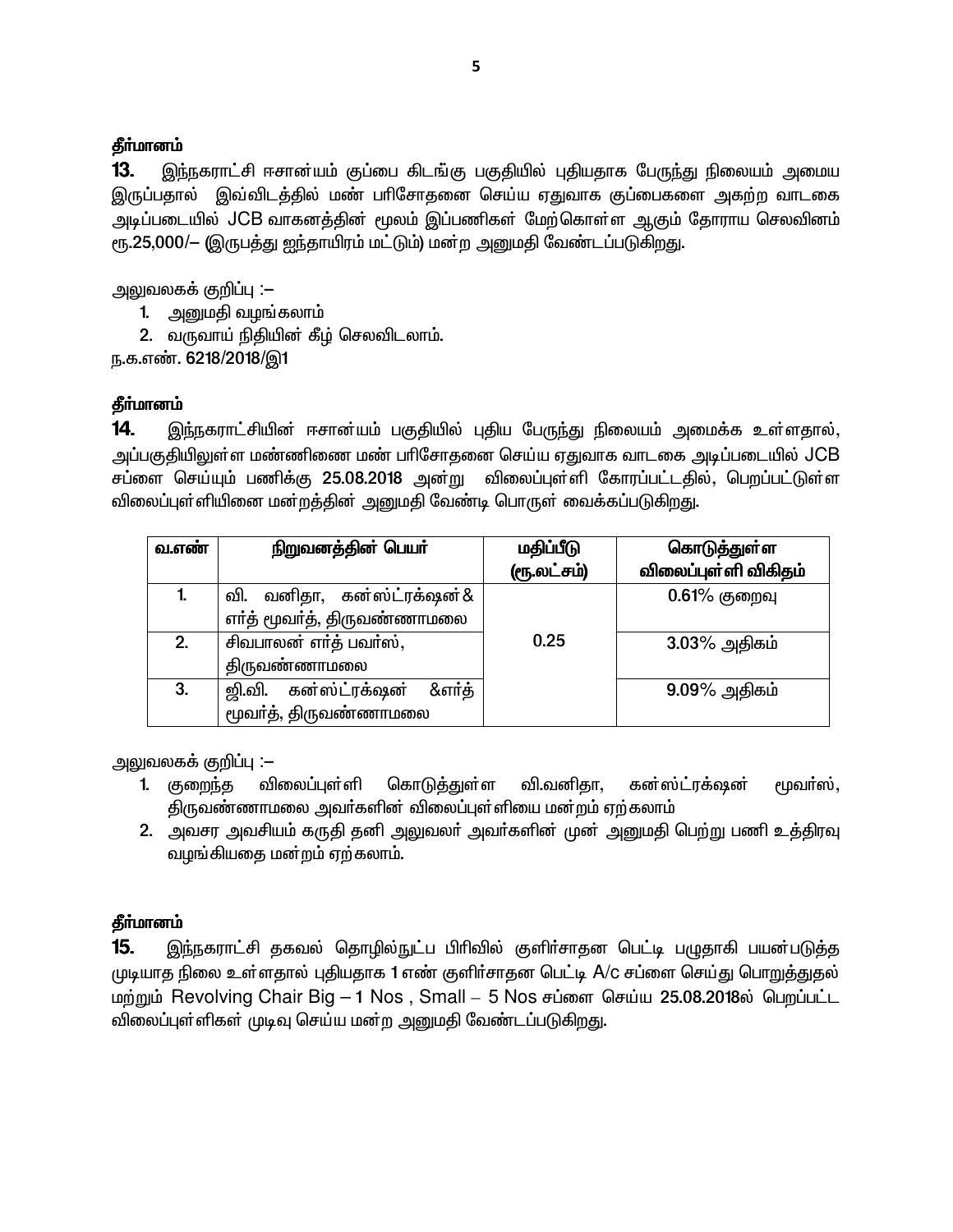| வ.எண் | நிறுவனத்தின் பெயர்                                            | மதிப்பீடு (ரூ.லட்சம்) | கொடுத்துள்ள<br>விலைப்புள்ளி மொத்த<br>செலவினம் |
|-------|---------------------------------------------------------------|-----------------------|-----------------------------------------------|
|       | <b>Hi-Tech Tronics</b><br>42/31 West Mambalam<br>Chennai - 33 | 1.30                  | ரு. 1,27,322<br>(GST உட்பட)                   |
| 2.    | Sri Balaji Electricals<br>48/27 T.Nagar, Chennai-17           |                       | <b>е</b> ђ. 1,40,149<br>(GST உட்பட)           |
| 3.    | Gayathri Electrical Service<br>No, 65/11 Chennai - 03         |                       | ரு. 1,42,780<br>(GST உட்பட)                   |

அலுவலகக் குறிப்பு :–

- 1. மேற்படி பெறப்பட்ட விலைப்புள்ளிகளில் வரிசை எண்.1ல் கொடுத்துள்ள M/s. Hi-Tech Tronics சென்னை நிறுவனத்தின் விலைப்புள்ளி குறைவாக உள்ளதை அனுமதிக்கலாம்.
- 2. அவசர அவசியம் கருதி தனி அலுவலா் அவா்களின் முன் <u>அனு</u>மதி பெற்று வேலை உத்திரவு வழங்கியதை அனுமதிக்கலாம்.

#### தீர்மானம்

16. இந்நகராட்சியில் பயன்பாட்டில் உள்ள சோமாவரம்குளம் நீரேற்று நிலையத்தில் இயங்கி வரும் 75 HP மின் மோட்டார் II ன் காயில் பழுதாகி உள்ளதை பழுது நீக்குதல் ரீவைண்டிங் செய்தல் மற்றும் இதர பணிகள் மேற்கொள்ள 25.08.2018ல் பெறப்பட்ட விலைப்புள்ளிகள் முடிவு செய்ய மன்ற அனுமதி வேண்டப்படுகிறது.

| வ.எண் | நிறுவனத்தின் பெயர்                                             | மதிப்பீடு<br>(ரூ.லட்சம்) | கொடுத்துள்ள<br>விலைப்புள்ளி<br>மொத்த செலவினம் |
|-------|----------------------------------------------------------------|--------------------------|-----------------------------------------------|
| 1.    | ஸ்ரீ ஏழுமலையான் ரீ வைண்டீங் ஒர்க்ஸ்<br>64B கன்னிக்கோயில் தெரு, |                          | ரு. 1,59,800                                  |
|       | திருவண்ணாமலை.                                                  |                          |                                               |
| 2.    | ஜெயபால் ரீவைண்டிங் ஒர்க்கஸ்                                    | 1.60                     | $e$ <sup>1</sup> , 60, 230                    |
|       | நெ.59, ராஜராஜன் தெரு<br>திருவண்ணாமலை                           |                          |                                               |
| 3.    | குப்புசாமி ரீ வைண்டிங் ஒர்க்கஸ்                                |                          | ரூ. 1,60,420                                  |
|       | 90/2 சூர்யா நகர், திருவண்ணாமலை                                 |                          |                                               |

அலுவலகக் குறிப்பு :–

- வரிசை எண்.1ல் கொடுத்துள்ள M/s. ஸ்ரீ 1. மேற்படி பெறப்பட்ட விலைப்புள்ளிகளில் ஏழுமலையான் ரீ வைண்டீங் ஒர்க்ஸ் திருவண்ணாமலை என்பவரின் விலைப்புள்ளி குறைவாக உள்ளதை அனுமதிக்கலாம்.
- 2. அவசர அவசியம் கருதி தனி அலுவலா் அவா்களின் முன் அனுமதி பெற்று வேலை உத்திரவு வழங்கியதை அனுமதிக்கலாம்.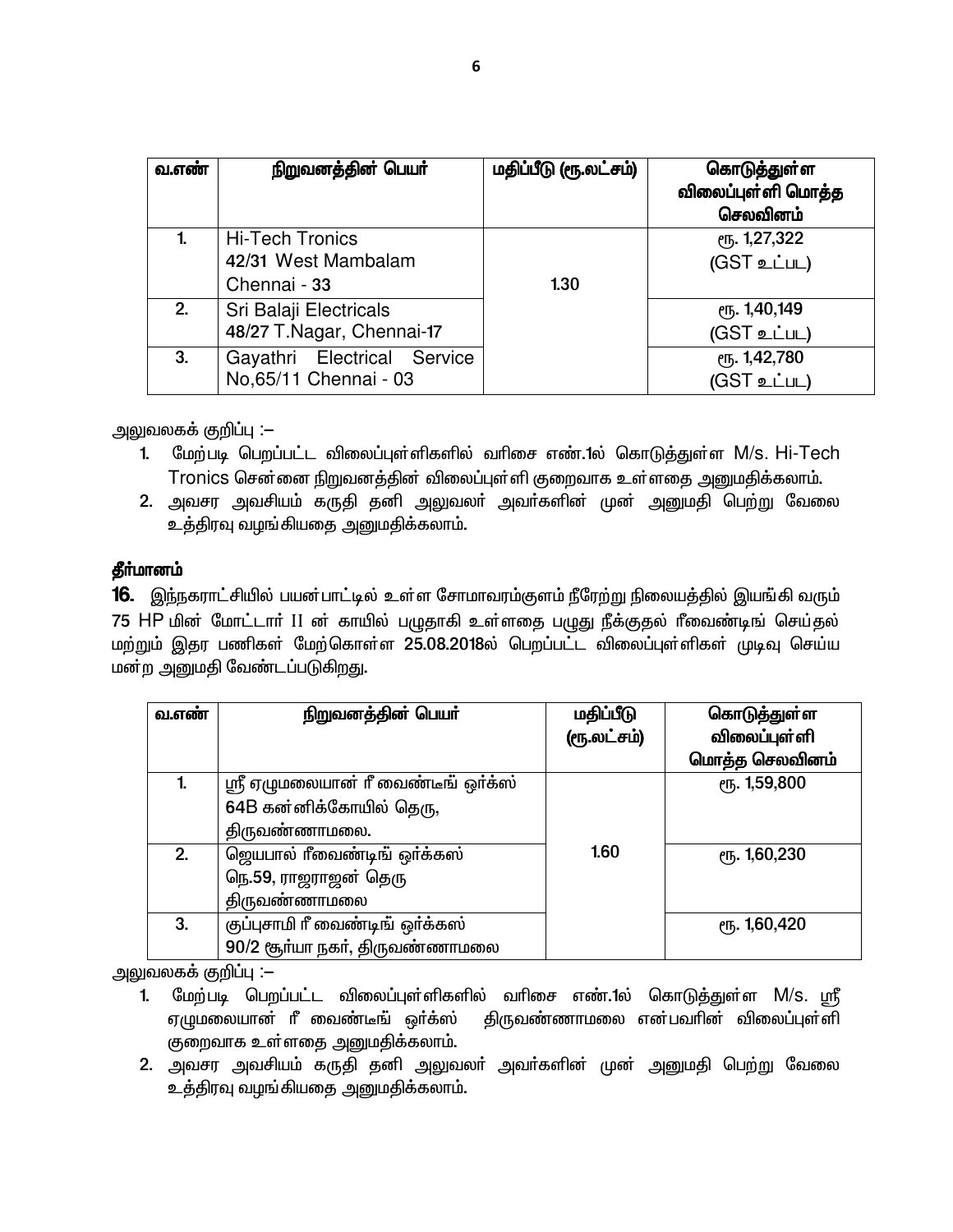17. இந்நகராட்சியில் பயன்பாட்டில் உள்ள தலைமை நீரேற்று நிலையத்தில் உள்ள Raw water ல் உள்ள 30 HP திறன் கொண்ட நீர்மூழ்கி மின் மோட்டார் பழுதாகி உள்ளதை ரீ வைண்டிங் செய்தல் மற்றும் இதர பணிகள் மேற்கொள்ள 25.08.2018ல் பெறப்பட்ட விலைப்புள்ளிகள் முடிவு செய்ய மன்ற அனுமதி வேண்டப்படுகிறது.

| வ.எண் | நிறுவனத்தின் பெயர்                  | மதிப்பீடு<br>(ரூ.லட்சம்) | கொடுத்துள்ள<br>விலைப்புள்ளி<br>மொத்த செலவினம் |
|-------|-------------------------------------|--------------------------|-----------------------------------------------|
|       | ஸ்ரீ ஏழுமலையான் ரீ வைண்டீங் ஒர்க்ஸ் |                          | ரு. 59,900                                    |
|       | 64B கன்னிக்கோயில் தெரு,             |                          |                                               |
|       | திருவண்ணாமலை.                       |                          |                                               |
| 2.    | ஜெயபால் ரீவைண்டிங் ஒர்க்கஸ்         | 60,000                   | $e$ <sup>1</sup> 5. 60,250                    |
|       | நெ.59, ராஜராஜன் தெரு                |                          |                                               |
|       | திருவண்ணாமலை                        |                          |                                               |
| 3.    | குப்புசாமி ரீ வைண்டிங் ஒர்க்கஸ்     |                          | ரு. 60,690                                    |
|       | 90/2 சூர்யா நகர், திருவண்ணாமலை      |                          |                                               |

அலுவலகக் குறிப்பு :—

- 1. மேற்படி பெறப்பட்ட விலைப்புள்ளிகளில் வரிசை எண்.1ல் கொடுத்துள்ள M/s. ஸ்ரீ ஏழுமலையான் ரீ வைண்டீங் ஒர்க்ஸ் திருவண்ணாமலை என்பவரின் விலைப்புள்ளி குறைவாக உள்ளதை அனுமதிக்கலாம்.
- 2. அவசர அவசியம் கருதி தனி அலுவலா் அவா்களின் முன் அனுமதி பெற்று வேலை உத்திரவு வழங்கியதை அனுமதிக்கலாம்.

## தீர்மானம்

18. நகராட்சி நிர்வாக ஆணையர் சென்னை அவர்களின் ந.க.எண். 17018 / 2018 / குவ.1 நாள் 23.08.2018ன்படி இந்நகராட்சியில் உயர்தரமான குடிநீர் மிகக் குறைந்த விலையில் தானியங்கும் குடிநீர் மையங்கள் DEFOT முறையில் நிறுவுதல் பணிக்கு 26.09.2018 அன்று ஒப்பந்தப்புள்ளிகள் கோரப்பட்டதில் பெறப்பட்ட ஒப்பந்தப்புள்ளி முடிவு செய்ய மன்ற அனுமதி வேண்டப்படுகிறது.

| வ.எண் | நிறுவனத்தின் பெயர்                                  | மதிப்பீடு     | கொடுத்துள்ள                                            |
|-------|-----------------------------------------------------|---------------|--------------------------------------------------------|
|       |                                                     | (ரூ.லட்சம்)   | விலைப்புள்ளி                                           |
|       |                                                     |               | மொத்த செலவினம்                                         |
| 1.    | இண்ப்ராக்டரிங்<br>லிட்.<br>(பி)<br>தராணா,<br>சென்னை |               | 1. Rs, 1.00/20 Lit sold at<br>plant site (Municipality |
|       |                                                     |               | 2.7.00/20 Lit Sold at                                  |
|       |                                                     | <b>DBFOT</b>  | Plant site (Public)                                    |
| 2.    | வாட்டர் ஹெரிப் இண்ட்ஸ்ரீயல்ஸ் (பி) லிட்             | <b>SYSTEM</b> | 1. Nil                                                 |
|       | ஹதராபாத்                                            |               | 2. 10.00 / 20lit Sold Oant<br>site (public)            |

அலுவலகக் குறிப்பு :— மேற்படி பெறப்பட்ட ஒப்பந்தப்புள்ளிகளில் வரிசை எண்.1ல் கொடுத்துள்ள M/s தராண இன்ஸ்ட்ரிக்ல்ஸ் (பி) லிட் சென்னை நிறுவனத்தின் ஒப்பந்தப்புள்ளி குறைவாக உள்ளதை அனுமதிக்கலாம்.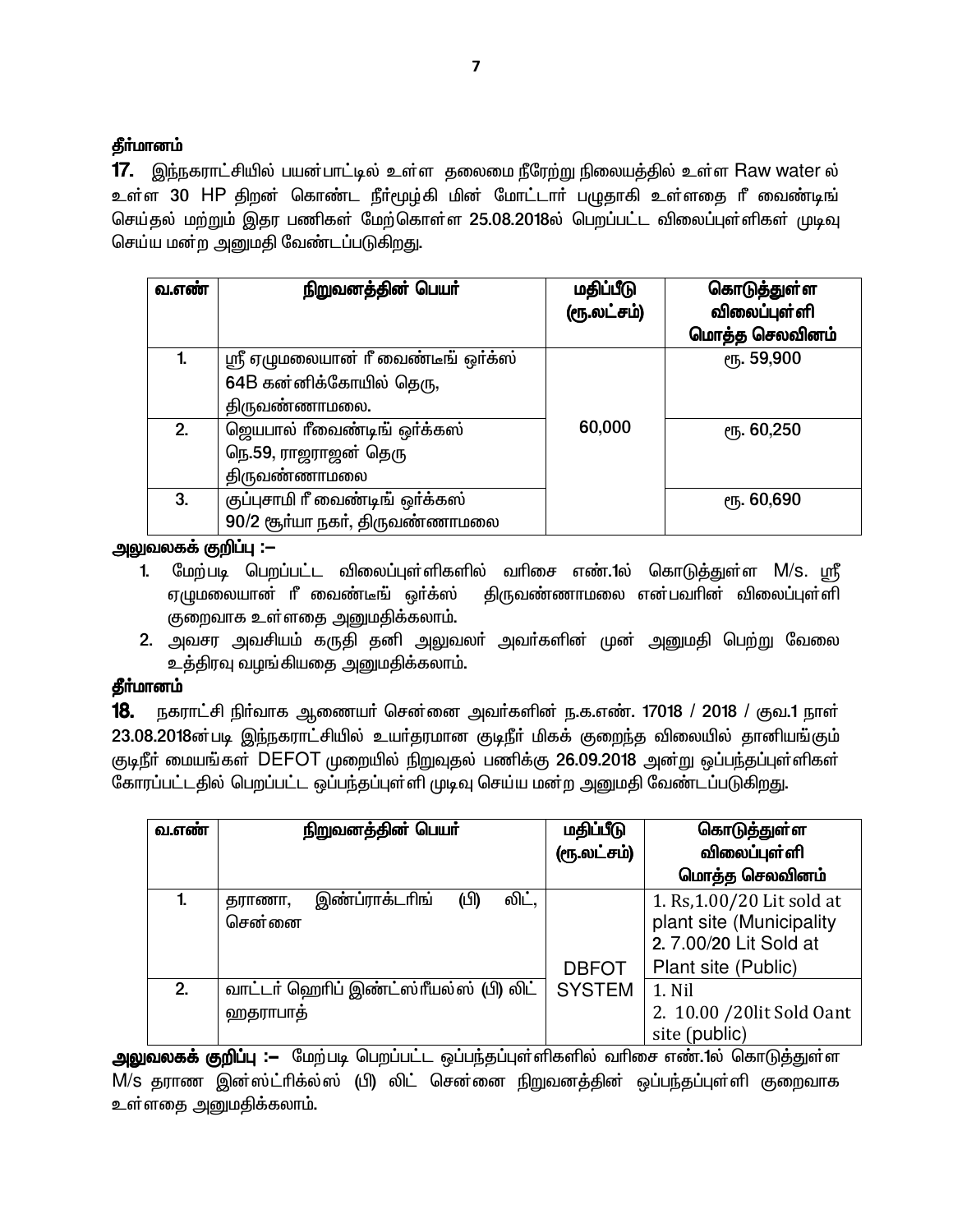19. இந்நகராட்சி எல்லைக்குட்பட்ட வளையல்கார தெருவில் உள்ள மின் கம்பத்தில் புதிய சுவிட்ச் பாக்ஸ் பொறுத்தப்பட்டதற்கு உதவி பொறியாளா் கிழக்கு பிரிவு தமிழ்நாடு மின்சார வாாியம் அவர்களிடம் இருந்து கேட்பு வரப்பெற்றுள்ளது.

| 1. Meter               | Deposit |    | 700  |
|------------------------|---------|----|------|
| 2. CE Deposit          |         |    | 200  |
| 3. Development Charges |         | -- | 300  |
| 4. S.C. Charges        |         | __ | 250  |
|                        |         |    |      |
| மொத்தம்                |         |    | 1450 |
|                        |         |    |      |

மேற்கண்ட தொகையினை SE TANGEDCO திருவண்ணாமலை அவர்களுக்கு DD யாக செலுத்த மன்ற அனுமதி வேண்டப்படுகிறது.

அலுவலகக் குறிப்பு

- 1. அனுமதி வழங்கலாம்
- 2. இச்செலவினம் வருவாய் நிதியின் கீழ் செலவிடலாம்
- 3. அவசரம் அவசியம் கருதி தனி அலுவலா் அவா்களின் முன் அனுமதி பெற்று தொகை செலுத்தியதை மன்றம் ஏற்கலாம்.

## தீா்மானம்

 $20$ . இந்நகராட்சி எல்லைக்குட்பட்ட அவலூா்பேட்டை ரோடு தாய் முகாம்பிகை நகா் தெருவில் உள்ள மின் கம்பத்தில் புதிய மின்கம்பி பொருத்த உதவி பொறியாளர் கிழக்கு பிரிவு தமிழ்நாடு <u>மின் சார வாரியம் திருவண்ணாமலை அவர்களிடம் இருந்து</u> கேட்பு வரப்பெற்றுள்ளது. கீழ்க்கண்டவாறு தொகை செலுத்த வேண்டும்.

| 1. Development Charges | $- -$ | 300  |
|------------------------|-------|------|
| 2. Testius . Fees      |       | 75   |
| 3. Estimate Charges    | $- -$ | 2970 |
|                        |       |      |
| மொத்தம்                | $- -$ | 3345 |
|                        |       |      |

மேற்கண்ட தொகையினை SE TANGEDCO திருவண்ணாமலை அவர்களுக்கு DD யாக செலுத்த மன்ற அனுமதி வேண்டப்படுகிறது. அலுவலகக் குறிப்பு

- 1. அனுமதி வழங்கலாம்
- 2. இச்செலவினம் வருவாய் நிதியின் கீழ் செலவிடலாம்
- 3. அவசரம் அவசியம் கருதி தனி அலுவலா் அவா்களின் முன் அனுமதி பெற்று தொகை செலுத்தியதை மன்றம் ஏற்கலாம்.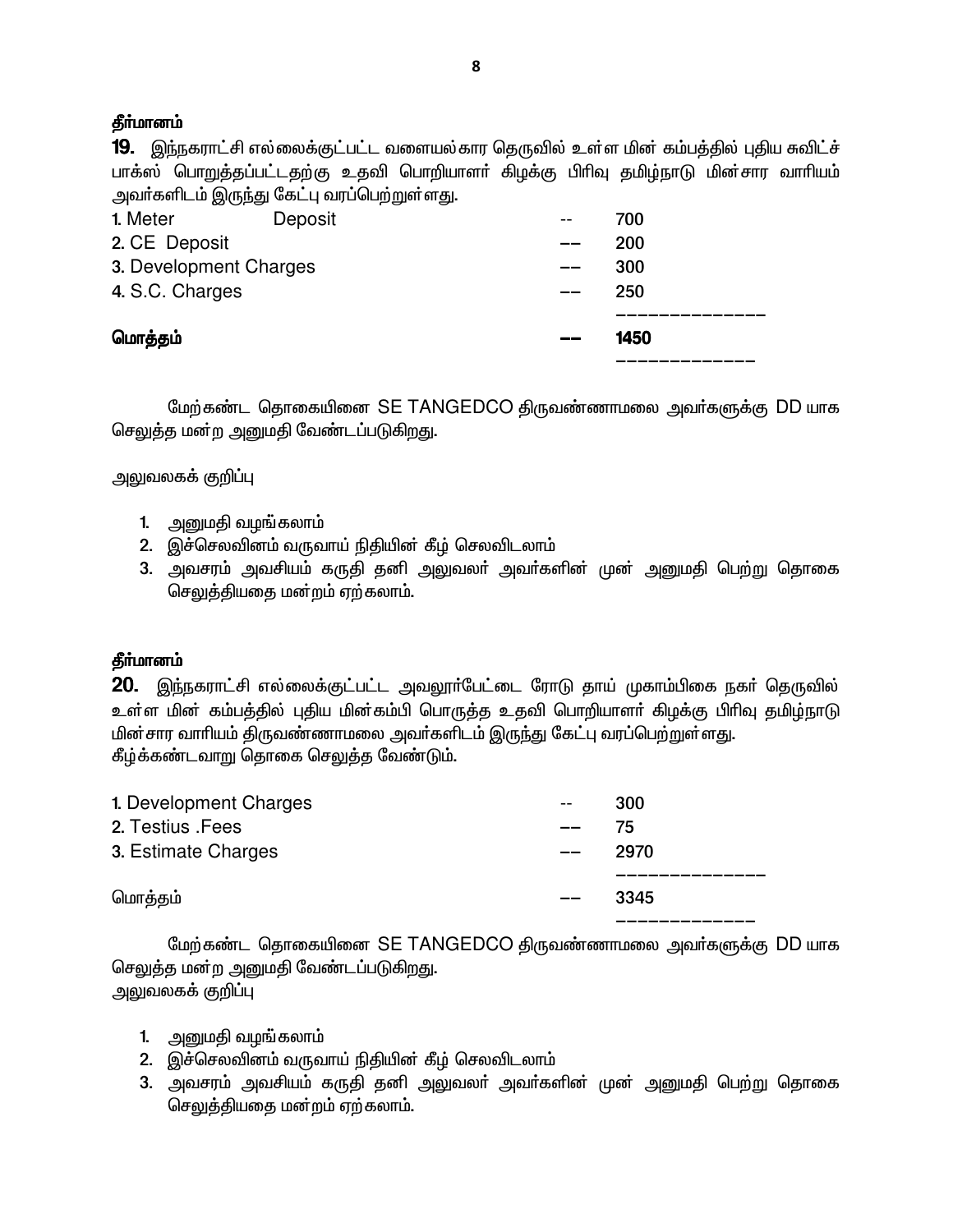21. இந்நகராட்சியின் ஈசான்யம் பகுதியில் மத்திய பேருந்து நிலையம் அமைக்க PPP mode on DBFOT basisல் விரிவான திட்ட மதிப்பீடு தயார் செய்யும் பணிக்கு 15.11.2018 அன்று விலைப்புள்ளி கோரப்பட்டதில், பெறப்பட்டுள்ள விலைப்புள்ளியினை மன்றத்தின் அனுமதி வேண்டி பொருள் வைக்கப்படுகிறது.

| வ.எண்.                                                                                                                                      | பணியின் பெயர்                                                                                                                                                                             | மதிப்பீடு<br>(ரூ.லட்சத்தில்)             | நிறுவனத்தின் பெயர்                                                | கொடுத்துள்ள<br>விலைப்புள் ளி |
|---------------------------------------------------------------------------------------------------------------------------------------------|-------------------------------------------------------------------------------------------------------------------------------------------------------------------------------------------|------------------------------------------|-------------------------------------------------------------------|------------------------------|
|                                                                                                                                             | Preparation of Detailed Project Report for<br><b>Consultancy Service for New Bus Station</b><br>Development including Elevation drawings<br>with 3D Architectural view, Furniture design, |                                          | REFORM Design &<br>Planning Cell Pvt. Ltd.,<br>Ahmedabad, Gujarat | 40,71,000                    |
| Layout drawings, Structural design and utility<br>drawings the electrical, plumbing and sewage<br>standard<br>disposal point etc., complete | 41.00                                                                                                                                                                                     | Dhara Consultancy<br>Services, Ghatlodia | 49,85,000                                                         |                              |
|                                                                                                                                             | specifications.                                                                                                                                                                           |                                          | GRID Consultants &<br>Engineers, Ahmedabad                        | 50,62,000                    |

அலுவலகக்குறிப்பு

1. மேற்கண்ட பணிக்கு விலைப்புள்ளி கொடுத்துள்ள REFORM Design & Planning Cell Pvt. Ltd., Ahmedabad, Gujarat என்ற நிறுவனத்தின் குறைந்த விலைப்புள்ளியை மன்றம் ஏற்கலாம்.

2. அவசர அவசியம் கருதி தனி அலுவலர் அவர்களின் முன் அனுமதி பெற்று பணி உத்திரவு வழங்கியதை மன்றம் ஏற்கலாம்.

#### கோப்பு எண்.179/2014/இ1

#### தீர்மானம்

 $22.$ இந்நகராட்சியின் சன்னதி தெருவில் பழைய நகராட்சி அலுவலகம் அமைந்துள்ள இடத்தில் கல்யாண மண்டபம் கட்ட PPP mode on DEFOT basisல் விரிவான திட்ட மதிப்பீடு தயார் செய்யும் பணிக்கு 20.12.2018 அன்று விலைப்புள்ளி கோரப்பட்டதில், பெறப்பட்டுள்ள விலைப்புள்ளியினை மன்றத்தின் அனுமதி வேண்டி பொருள் வைக்கப்படுகிறது.

| வ.எண். | பணியின் பெயர்                                                                                                                                                                                                                                               | மதிப்பீடு<br>(ரூ.லட்சத்தில்) | நிறுவனத்தின் பெயர்                                        | கொடுத்துள்ள<br>விலைப்புள்ளி |
|--------|-------------------------------------------------------------------------------------------------------------------------------------------------------------------------------------------------------------------------------------------------------------|------------------------------|-----------------------------------------------------------|-----------------------------|
|        | Preparation of Bid document for Construction<br>of Kalyana Mandapam including Preparation<br>of financial viability, Preparation of RFP as                                                                                                                  |                              | <b>AMRUTH Infra</b><br>Advisory Services,<br>Chennai - 41 | 1.00 % குறைவு               |
|        | per PPP guidelines and TNIDB format,<br>Preparation of concessionaire agreement as<br>per PPP guidelines and TNIDB format,<br>Making presentations to CMA and Secretary<br>when ever required and Documents - Supply<br>hard copies 5 Nos. and soft copies. | 2.00                         | Sree Damodar<br>Consultancy<br>Services, Chennai -<br>49  | 4.00 % அதிகம்               |

#### அலுவலகக்குறிப்பு

- 1. மேற்கண்ட பணிக்கு விலைப்புள்ளி கொடுத்துள்ள AMRUTH Infra Advisory Services, Chennai 41 என்ற நிறுவனத்தின் குறைந்த விலைப்புள்ளியை மன்றம் ஏற்கலாம்.
- 2. அவசர அவசியம் கருதி தனி அலுவலா் அவா்களின் முன் அனுமதி பெற்று பணி உத்திரவு வழங்கியதை மன்றம் ஏற்கலாம்.

கோப்பு எண்.3378/2018/இ1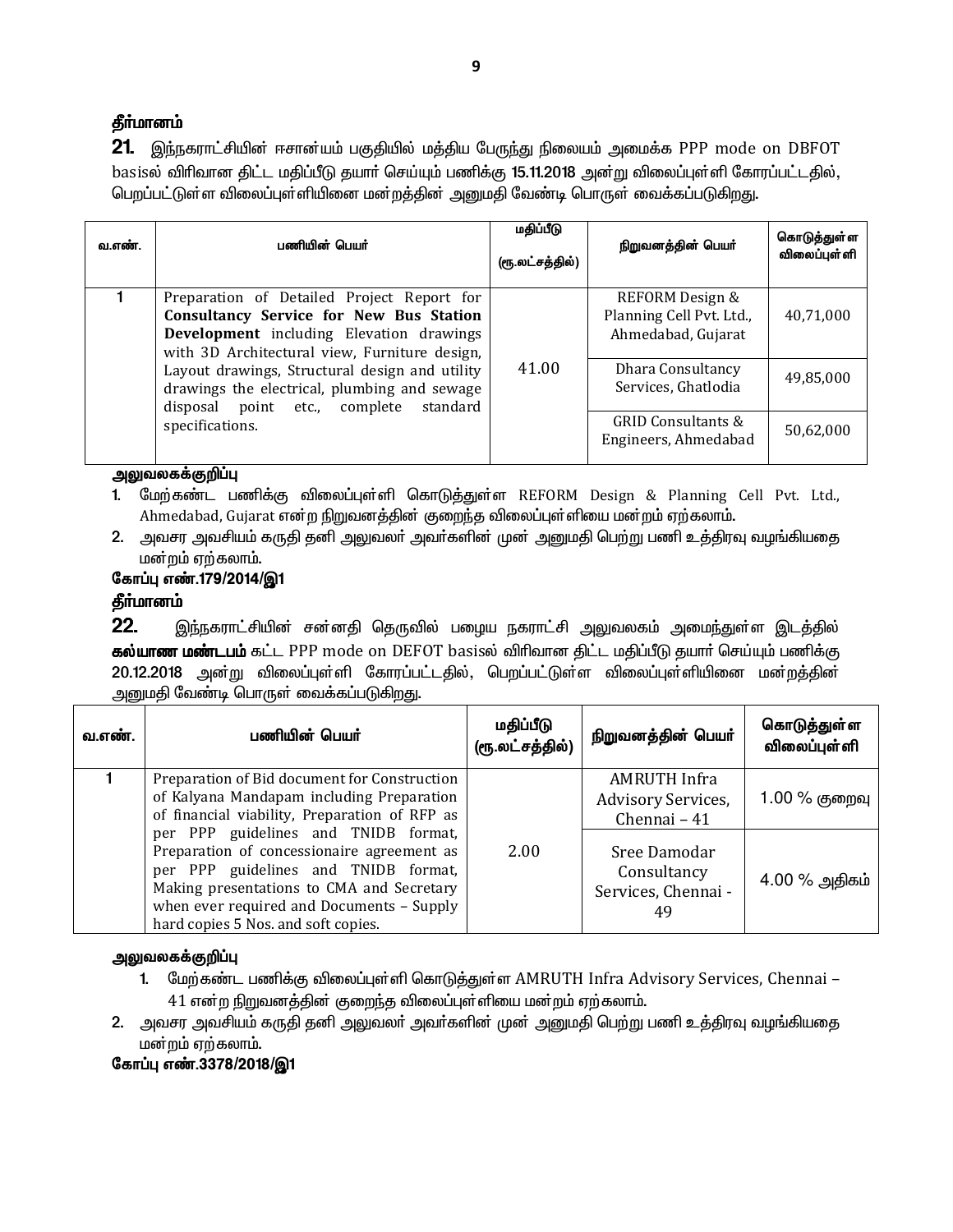23. <u>நகராட்</u>சி நிர்வாக சென்னை அவா்களின் செயல் முறைகள் ஆணையா், நு.க.எண்.4235/2018/பி3 நாள் 07.02.2018ல் ரூ.403.20 லட்சம் மதிப்பீட்டில், 9 இடங்களில் நுண் உரம் மையம் கட்டும் பணி தூய்மை பாரத இயக்கம் — திடக்கழிவு மேலாண்மை திட்டத்தின் கீழ் மேற்கொள்ள நிர்வாக அனுமதி பெறப்பட்டு, பணிகள் மேற்கொள்ளப்பட்ட நிலையில் 4 பணிகள் நிா்வாக அனுமதியின்படி அதே இடங்களிலும், மீதமுள்ள 5 பணிகள் அதே இடத்தில் மேற்கொள்வதற்கு பொது மக்கள் ஆட்சேபணை தெரிவித்ததன் காரணமாக நகரமன்ற தீா்மான எண்.936 நாள் 31.07.2018ன் Lile மாற்று இடங்கள் கேர்வு செய்யப்பட்டும் பணி மேற்கொள்ளப்பட்டது.

மேலும், மேற்கண்ட மன்ற அனுமதியின்படி, பணி மேற்கொள்ளப்பட்டதில் வார்டு எண்.19 காந்திநகர் பழைய நீதிமன்ற வளாகத்திற்குள் நுண் உரம் மையம் கட்டும் பணி ரூ.48.80 லட்சம் மதிப்பீட்டில் மேற்கொள்ள மன்றத்தின் அனுமதி பெறப்பட்ட நிலையில் ரூ.26.40 லட்சம் மதிப்பில் பணி முடிக்கப்பட்டுள்ளது. இப்பணிக்கான மதிப்பீட்டித் தொகையில் மீதமுள்ள தொகை ரூ.22.40 லட்சம் சேமிப்பாக உள்ளது. எனவே, மீதமுள்ள தொகை ரூ.22.40 லட்சத்தில் திடக்கழிவு மேலாண்மை பணிக்காக 4 நான்கு சக்கர இலகுரக வாகனங்கள் வாங்க உத்தேசிக்கப்பட்டுள்ளது. ஆதலால், மாற்று இடங்கள் தேர்வு செய்யப்பட்ட 5 பணிகளுக்கு நகராட்சி நிர்வாக ஆணையர் அவா்களின் திருத்திய நிா்வாக அனுமதி கோரவும், பொது சுகாதாரத்தை பேணும் அவசர அவசியத்தை கருத்தில் கொண்டு நகரமன்ற அனுமதி பெற்ற ஒப்பந்தப்புள்ளி கோரி பணி மேற்கொண்ட நகராட்சி ஆணையர், திருவண்ணாமலை அவர்களின் நடவடிக்கைகளுக்கு பின்னேற்பு கோரவும், ரூ.22.40 லட்சம் மதிப்பீட்டில் இத்திட்டத்திற்கான நிதி ஒதுக்கீட்டிலுள்ள சேமிப்புத் தொகையை பயன்படுத்தி 4 நான்கு சக்கர இலகுரக வாகனங்கள் வாங்க நகராட்சி நிா்வாக ஆணையா் அவா்களின் நிா்வாக அனுமதி கோர முன்மொழிவுகள் அனுப்பவும் மன்றத்தின் அனுமதிக்காக பொருள் வைக்கப்படுகிறது.

<mark>அலுவலகக் குறிப்பு:</mark> மன்றம் அனுமதிக்கலாம்.

கோப்பு எண். 1630/2017/இ1

#### தீர்மானம்

24. அரசாணை (நிலை) எண். 222 பள்ளி கல்வி துறை (அகஇ1) துறை நாள் 24.10.2018 ன்படி மாண்புமிகு முதலமைச்சர் அவா்கள் சட்டமன்ற பேரவையில் 01.06.2018 அன்று விதி எண். 110 ன்படி மாவட்டத்திற்கு ஒரு அரசு மேல்நிலைப்பள்ளி வீதம் 32 மாவட்டங்களிலும் தோ்தெடுக்கப்பட்ட பள்ளிகளுக்கு தேவையான உள் கட்டமைப்பு வசதிகள் ஏற்படுக்கி அப்பள்ளிகளில் உயா் தொழிற<u>்ந</u>ுட்ப கணினி ஆய்வகம், திறன் வகுப்பு, முழுமையான உபகரணங்கள் கூடிய சோலாளா் விளக்கு, கண்காணிப்பு கேமரா நவீன வசதியுடன் கூடிய விளையாட்டு திடல் ஆகிய உட்கட்டமைப்பு ஏற்படுத்த ஆணையிடப்பட்டது.

இதன்படி இந்நகராட்சி பெண்கள் மேல்நிலைப் பள்ளியில் LKG மற்றும் UKG மாணவியா்களுக்கு தனி கழிவறைகள் கட்டுதல் பழுதான வகுப்பு அறைகளின் தரைப்பகுதி சீா் செய்தும் மற்றும் இதர பணிகள் மேற்கொள்ள ஆகும் தோராய செலவினம் ரூ.10.00 லட்சம் (ரூபாய் பத்து லட்சம் மட்டும் ) க்கு மன்ற அனுமதி வேண்டப்படுகிறது.

#### <u> அலுவலக குறிப்ப :-</u>

- 1. அனுமதி வழங்கலாம்.
- 2. வருவாய் மற்றும் கல்வி நிதியின் கீழ் செலவிடலாம்.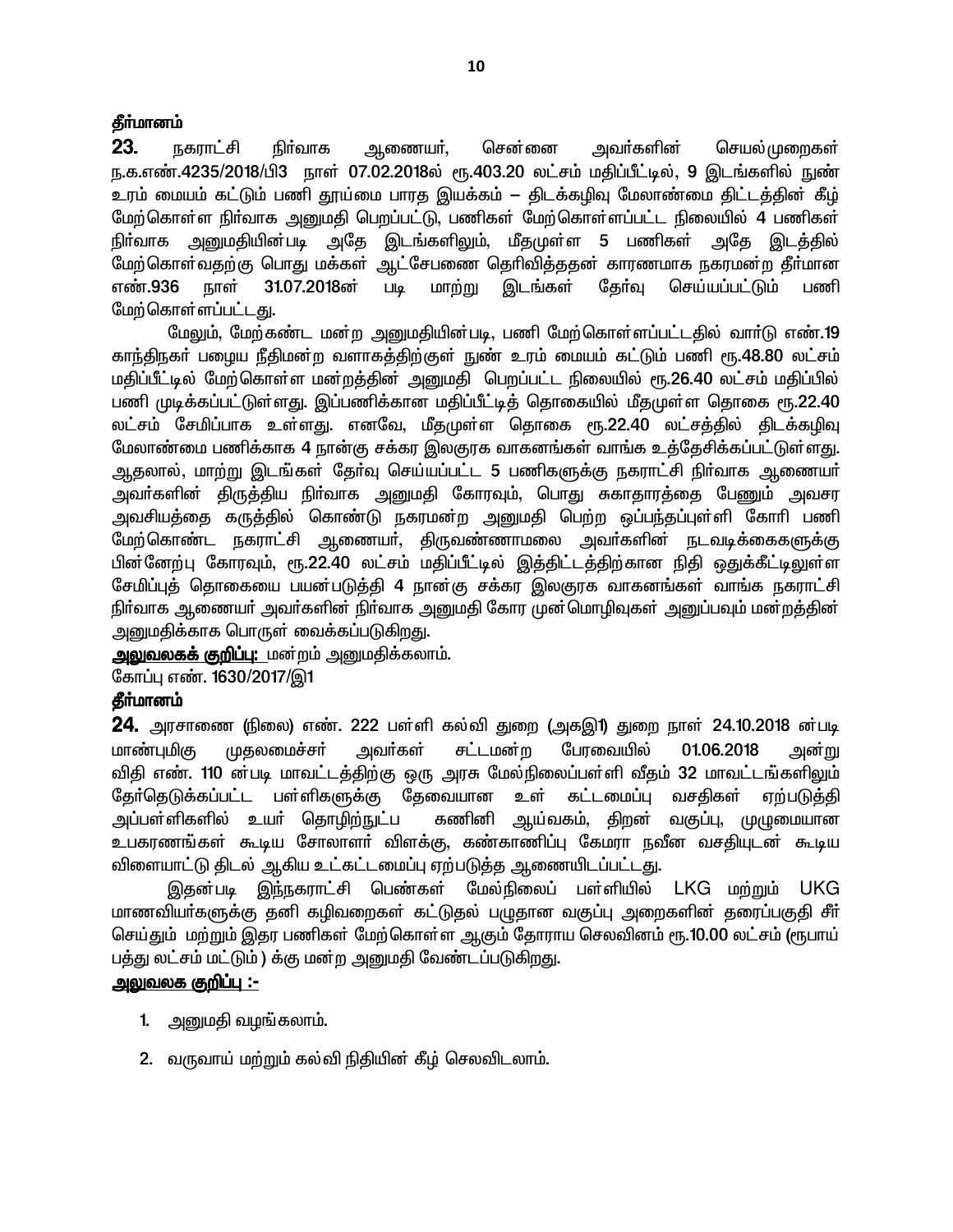25. அரசாணை (நிலை) எண். 222 பள்ளி கல்வி துறை (அகஇ1) துறை நாள் 24.10.2018 ன்படி மாண்புமிகு முதலமைச்சர் அவர்கள் சட்டமன்ற பேரவையில் 01.06.2018 அன்று விதி எண். 110 அரசு மேல்நிலைப்பள்ளி வீகம் 32 மாவட்டங்களிலும் ன்படி மாவட்டத்திற்கு ஒரு தேர்தெடுக்கப்பட்ட பள்ளிகளுக்கு கேவையான உள் கட்டமைப்பு வசகிகள் ஏற்படுக்கி அப்பள்ளிகளில் உயர தொழ<u>ிற்ந</u>ுட்ப கணினி ஆய்வகம், திறன் வகுப்பு, முழுமையான உபகரணங்கள் கூடிய சோலாளா் விளக்கு, கண்காணிப்பு கேமரா நவீன வசதியுடன் கூடிய விளையாட்டு திடல் ஆகிய உட்கட்டமைப்பு ஏற்படுத்த ஆணையிடப்பட்டது.

இதன்படி இந்நகராட்சி பெண்கள் மேல்நிலைப் பள்ளியில் பழுதான வகுப்பு அறைகளின் டைல்ஸ் பதித்தல் பள்ளியின் வகுப்பு அறைகள் வெள்ளை அடித்தல் கதவு ஜன்னல்கள் சீர் செய்தல் மின் சாதன வசதிகள் செய்தல் மற்றும் இதர பணிகள் மேற்கொள்ள ஆகும் தோராய செலவினம் ரூ. 10.00 லட்சம் (ரூபாய் பத்து லட்சம் மட்டும் ) க்கு மன்ற அனுமதி வேண்டப்படுகிறது.

#### <u> அலுவலக குறிப்பு :-</u>

- 1. அனுமதி வழங்கலாம்.
- 2. வருவாய் மற்றும் கல்வி நிதியின் கீழ் செலவிடலாம்.

#### தீர்மானம்

26. அரசாணை (நிலை) எண். 222 பள்ளி கல்வி துறை (அகஇ1) துறை நாள் 24.10.2018 ன்படி மாண்புமிகு முதலமைச்சா் அவா்கள் சட்டமன்ற பேரவையில் 01.06.2018 அன்று விக<u>ி</u> எண். 110 ன்படி மாவட்டத்திற்கு ஒரு அரசு மேல்நிலைப்பள்ளி வீதம் 32 மாவட்டங்களிலும் தோ்தெடுக்கப்பட்ட பள்ளிகளுக்கு தேவையான உள் கட்டமைப்பு வசதிகள் ஏற்படுத்தி அப்பள்ளிகளில் உயர தொழிற்நுட்ப கணினி ஆய்வகம், திறன் வகுப்பு, முழுமையான உபகரணங்கள் கூடிய சோலாளர் விளக்கு, கண்காணிப்பு கேமரா நவீன வசகியுடன் கூடிய விளையாட்டு திடல் ஆகிய உட்கட்டமைப்பு ஏற்படுத்த ஆணையிடப்பட்டது.

இதன்படி இந்நகராட்சி பெண்கள் மேல்நிலைப் பள்ளியில் LKG மற்றும் UKG மாணவியர்களுக்கு Ceramic coated magnetic steel white and green teacher's & student writing board, Automatic belling system மற்றும் இதர பணிகள் மேற்கொள்ள ஆகும் தோராய செலவினம் ரூ. 9.90 லட்சம் (ரூபாய் ஒன்பது லட்சத்து தொண்ணுறு ஆயிரம் மட்டும் ) மன்ற அனுமதி வேண்டப்படுகி<u>றத</u>ு.

#### <u> அலுவலக குறிப்பு :-</u>

- 1. அனுமதி வழங்கலாம்.
- 2. வருவாய் மற்றும் கல்வி நிதியின் கீழ் செலவிடலாம்.

## தீர்மானம்

27. அரசாணை (நிலை) எண். 222 பள்ளி கல்வி துறை (அகஇ1) துறை நாள் 24.10.2018 ன்படி மாண்புமிகு முதலமைச்சா் அவா்கள் சட்டமன்ற பேரவையில் 01.06.2018 அன்று விதி எண். 110 மேல்நிலைப்பள்*ளி* மாவட்டத்திற்கு அரசு வீகம்  $32<sub>2</sub>$ மாவட்டங்களிலும் ன்படி ஒரு தேவையான உள் கட்டமைப்பு தோ்தெடுக்கப்பட்ட பள்ளிகளுக்கு வசகிகள் ஏற்படுக்கி கணினி ஆய்வகம், திறன் வகுப்பு, முழுமையான அப்பள்ளிகளில் உயர தொழிற்நுட்ப உபகரணங்கள் கூடிய சோலாளா் விளக்கு, கண்காணிப்பு கேமரா நவீன வசதியுடன் கூடிய விளையாட்டு ஆகிய உட்கட்டமைப்பு ஏற்படுத்த ஆணையிடப்பட்டது.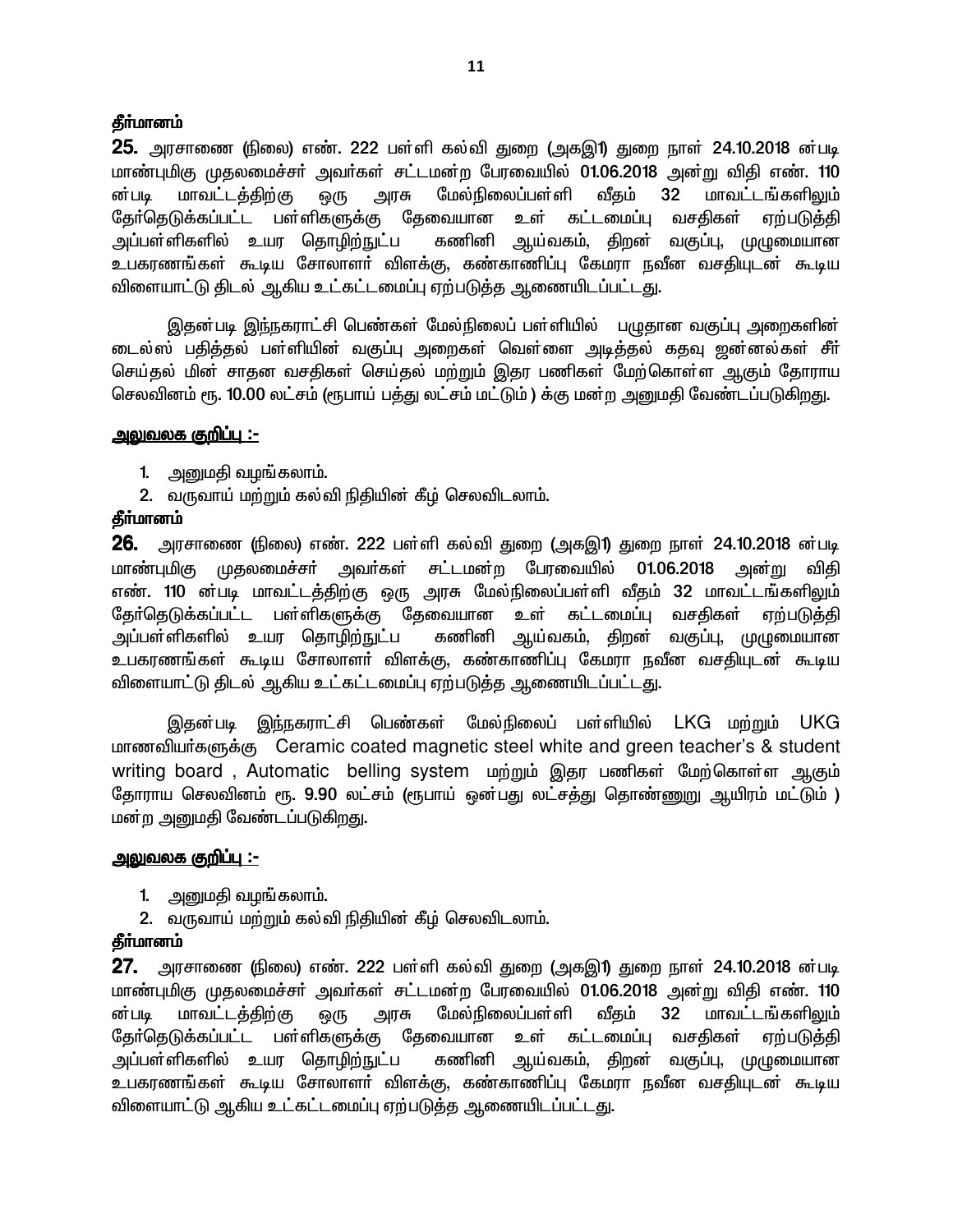இதன்படி இந்நகராட்சி பெண்கள் மேல்நிலைப் பள்ளியில் LKG மற்றும் UKG setting of smart class room and arrangements works in necessary மாணவியா்களுக்கு false ceiling, painting, art and full room மற்றும் இதர பணிகள் மேற்கொள்ள ஆகும் தோராய செலவினம் ரூ.9.90 லட்சம் (ரூபாய் ஒன்பது லட்சத்து தொண்ணுறு ஆயிரம் மட்டும் ) மன்ற அனுமதி வேண்டப்படுகிறது.

#### <u> அலுவலக குறிப்பு :-</u>

- 1. அனுமதி வழங்கலாம்.
- 2. வருவாய் மற்றும் கல்வி நிதியின் கீழ் செலவிடலாம்.

#### தீர்மானம்

28. அரசாணை (நிலை) எண். 222 பள்ளி கல்வி துறை (அகஇ1) துறை நாள் 24.10.2018 ன்படி மாண்புமிகு முதலமைச்சர் அவர்கள் சட்டமன்ற பேரவையில் 01.06.2018 அன்று விதி எண். 110 மாவட்டத்திற்கு மேல்நிலைப்பள்ளி மாவட்டங்களிலும் ன்படி அரசு வீதம்  $32<sub>2</sub>$ ஒரு தோ்தெடுக்கப்பட்ட பள்ளிகளுக்கு தேவையான உள் கட்டமைப்பு வசதிகள் ஏற்படுத்தி அப்பள்ளிகளில் உயர தொமிற்நுட்ப கணினி ஆய்வகம், திறன் வகுப்பு, முழுமையான உபகரணங்கள் கூடிய சோலாளா் விளக்கு, கண்காணிப்பு கேமரா நவீன வசதியுடன் கூடிய விளையாட்டு திடல் ஆகிய உட்கட்டமைப்பு ஏற்படுத்த ஆணையிடப்பட்டது.

இதன்படி இந்நகராட்சி பெண்கள் மேல்நிலைப் பள்ளியில் LKG மற்றும் UKG மாணவியர்களுக்கு Ceramic coated magnetic steel white and green teacher's & student writing board மற்றும் இதர பணிகள் மேற்கொள்ள ஆகும் தோராய செலவினம் ரூ. 4.80 (ரூபாய் நான்கு லட்சத்து எண்பது ஆயிரம் மட்டும் ) மன்ற அனுமதி வேண்டப்படுகிறது.

#### <u> அலுவலக குறிப்பு :-</u>

- 1. அனுமதி வழங்கலாம்.
- 2. வருவாய் மற்றும் கல்வி நிதியின் கீழ் செலவிடலாம்.

## தீர்மானம்

29. இந்நகராட்சி தீபத் திருவிழா – 2018 முன்னிட்டு அடிப்படை வசதிகள் மற்றும் சுககதாரப் பணிகள் மேற்கொள்ள ஒரே நேரத்தில் அலுவலர் மற்றும் பணியாளர்களை ஒருங்கிணைத்து பணிகள் மேற்கொள்ள ஏதுவாக நடந்து கொண்டே பேசும் கருவி (Wakie Takie ) பழுது மற்றும் பராமாிப்பு பணிகள் மேற்கொள்ள ஆகும் தோராய செலவினம் ரூ.3.17லட்சம் மன்ற அனுமதி வேண்டப்படுகிறது.

#### <u> அலுவலக குறிப்பு :-</u>

- 1. அனுமதி வழங்கலாம்.
- 2. வருவாய் மற்றும் கல்வி நிதியின் கீழ் செலவிடலாம்.

ந.க.எண். 1626/2018/இ1

#### தீர்மானம்

30. இந்நகராட்சியின் சோமாவாரக்குளம் நீரேற்று நிலையத்தில் உள்ள 125 KVA ஜெனரேட்டர் பழுதுகள் சரி செய்தல், புதியதாக பேட்டரி பொறுத்துதல் மற்றும் இதரப்பணிகள் மேற்கொள்ளும் பணிக்கு 25.08.2018 அன்று விலைப்புள்ளி கோரப்பட்டதில், பெறப்பட்டுள்ள விலைப்புள்ளியினை மன்றத்தின் அனுமதி வேண்டி பொருள் வைக்கப்படுகிறது.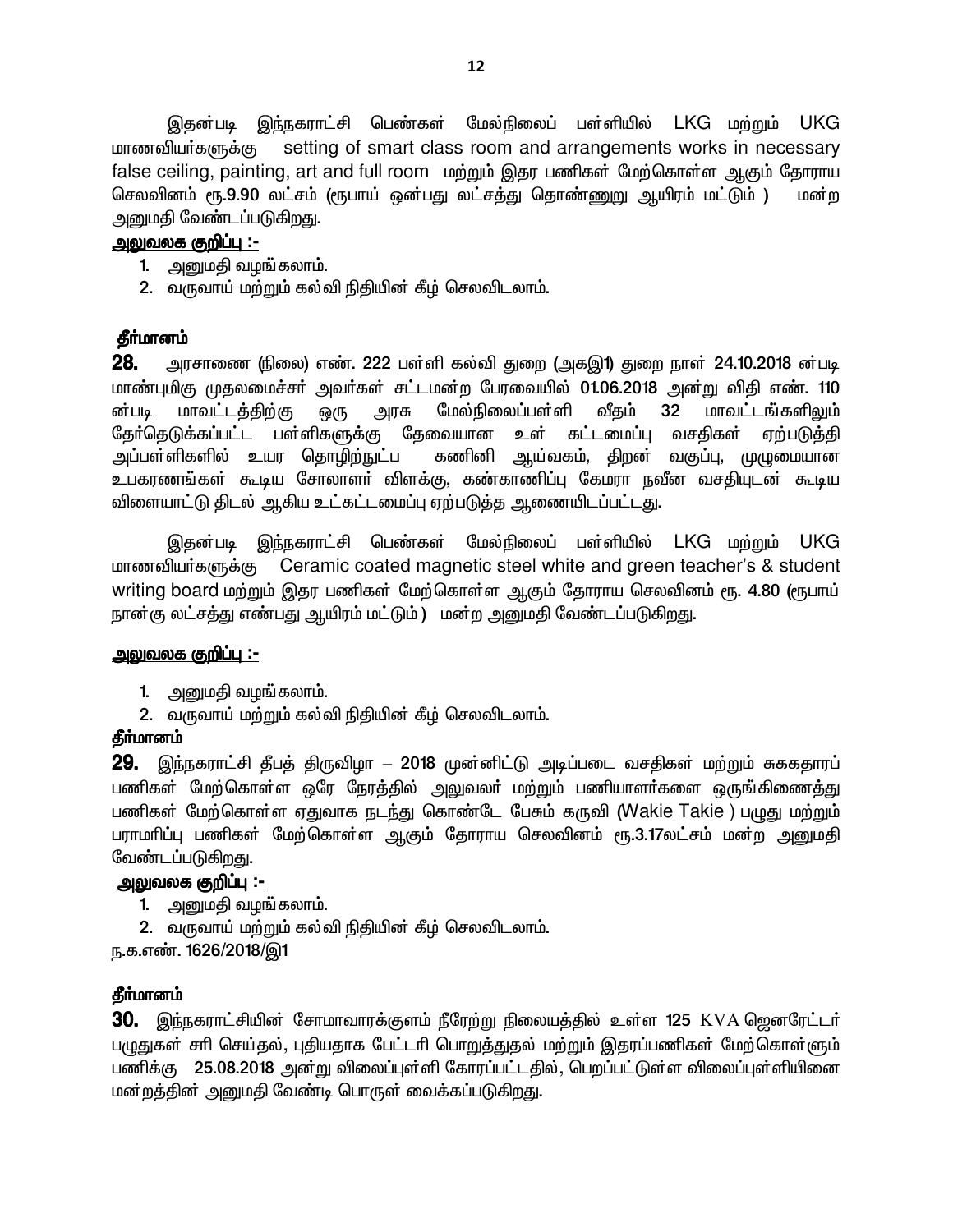| வ.எண்.       | நிறுவனத்தின் பெயர்                                     | மதிப்பீடு<br>(ரூ.லட்சம்) | கொடுத்துள்ள<br><b>விலைப்புள்</b> ளி<br>விகிதம் |
|--------------|--------------------------------------------------------|--------------------------|------------------------------------------------|
|              | Shivam Service centre<br>பைபாஸ் ரோடு,<br>திருவண்ணாமலை. |                          | $0.30\%$ குறைவு                                |
| $\mathbf{2}$ | neutron Enterprises,<br>காட்டிபாடி, வேலூர்             | 0.45                     | 1.50 $%$ அதிகம்                                |
| 3            | திரு.பூங்காவனம்<br>தேனிமலை,<br>திருவண்ணாமல <u>ை</u>    |                          | $3.50\%$ அதிகம்                                |

#### அலுவலகக்குறிப்பு

- 1. குறைந்த விலைப்புள்ளி கொடுத்துள்ள M/s.Shivam Service centre, திருவண்ணாமலை அவர்களின் விலைப்புள்ளியை மன்றம் ஏற்கலாம்.
- 2. அவசர அவசியம் கருதி தனி அலுவலர், திருவண்ணாமலை அவர்களின் முன் அனுமதி பெற்று பணி உத்திரவு வழங்கியதை மன்றம் ஏற்கலாம்.

#### தீர்மானம்

திருவண்ணாமலை நகராட்சியில் தீபத்திருவிழாவை முன்னிட்டு வரும் பக்தா்களுக்கு 31. அடிப்படை வசதிகள் செய்ய ஏதுவாக, 30 எண்ணிக்கை Walkie Talkieகளை பழுது மற்றும் பராமாிப்பு செய்யும் பணிக்கு 07.11.2018 அன்று விலைப்புள்ளி கோரப்பட்டதில், பெறப்பட்டுள்ள விலைப்புள்ளியினை மன்றத்தின் அனுமதி வேண்டி பொருள் வைக்கப்படுகிறது.

| வ.எண்.      | நிறுவனத்தின் பெயர்                                                                             | மதிப்பீடு<br>(ரூ.லட்சம்) | கொடுத்துள்ள<br>விலைப்புள்ளி<br>விகிதம் (ரூ.) |
|-------------|------------------------------------------------------------------------------------------------|--------------------------|----------------------------------------------|
|             | AAG Safety Systems,<br>$1202$ , தென்றல் நகர், வேங்கிக்கால்,<br>திருவண்ணாமலை <b>- 606 604</b> . |                          | 316889.00                                    |
| $2^{\circ}$ | Aara Technologies,<br>19, பாரதீஸ்வரா் காலனி, 4வது தெரு<br>கோடம்பாக்கம், சென்னை – 24.           | 3.17                     | 336005.00                                    |
| 3           | Tech Info system services,<br>12, அன்னை சத்யா நகர், அரும்பாக்கம்,<br>சென்னை – 106              |                          | 333822.00                                    |

#### அலுவலகக்குறிப்பு

- 1. குறைந்த ஒப்பந்தப்புள்ளியினை கொடுத்துள்ள வரிசை எண்.1ல் கண்டுள்ள AAG Safety Systems, திருவண்ணாமலை என்ற நிறுவனத்தின் விலைப்புள்ளியினை மன்றம் ஏற்கலாம்.
- 2. அவசர அவசியம் கருதி தனி அலுவலர் அவர்களின் முன் அனுமதி பெற்று பணி உத்திரவு வழங்கியதை மன்றம் ஏற்கலாம்.

## தீா்மானம்

32. இந்நகராட்சியின் சித்ரா பௌர்ணமி முன்னிட்டு வரும் பக்தர்களுக்கு கழிப்பிட வசதி செய்ய ஏதுவாக, காந்தி நகா் மைதானம், மத்திய பேருந்து நிலையம், ஈசானியம் தற்காலிக பேருந்து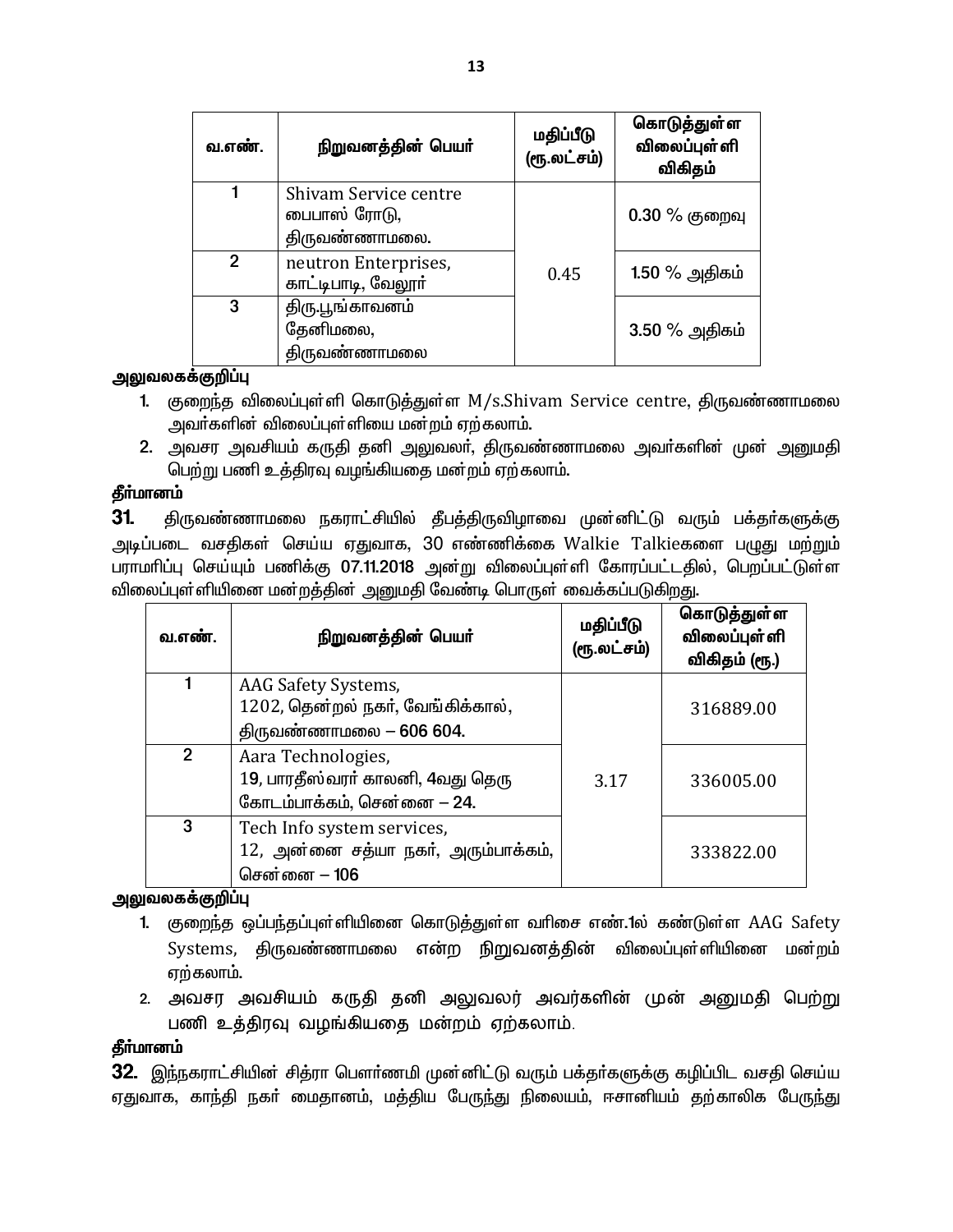நிலையம் மற்றும் காஞ்சி ரோடு தற்காலிக பேருந்து நிலையம் ஆகிய பகுதிகளில் உள்ள பொதுக் கழிப்பிடத்திற்கு மின் மோட்டார் புதியதாக பொருத்தும் பணிக்கு 09.05.2018 அன்று விலைப்புள்ளி கோரப்பட்டதில், பெறப்பட்டுள்ள விலைப்புள்ளியினை மன்றத்தின் அனுமதி வேண்டி பொருள் வைக்கப்படுகிறது.

| வ.எண்.        | நிறுவனத்தின் பெயர்                                   | மதிப்பீடு<br>(ரூ.லட்சம்) | கொடுத்துள்ள<br><b>விலைப்புள்</b> ளி<br>விகிதம் |
|---------------|------------------------------------------------------|--------------------------|------------------------------------------------|
|               | Shivam Service centre, பைபாஸ்<br>ரோடு, திருவண்ணாமலை. |                          | $0.20\%$ குறைவு                                |
| $\mathcal{P}$ | Enterprises, காட்டிபாடி,<br>neutron<br>வேலூா்        | 1.50                     | 1.20 % அதிகம்                                  |
| 3             | திரு.பூங்காவனம், தேனிமலை,<br>திருவண்ணாமலை            |                          | $2.00\%$ அதிகம்                                |

#### அலுவலகக்குறிப்பு

- 1. குறைந்த விலைப்புள்ளி கொடுத்துள்ள M/s.Shivam Service centre, திருவண்ணாமலை அவர்களின் விலைப்புள்ளியை மன்றம் ஏற்கலாம்.
- 2. அவசர அவசியம் கருதி தனி அலுவலா், திருவண்ணாமலை அவா்களின் முன் அனுமதி பெற்று பணி உத்திரவு வழங்கியதை மன்றம் ஏற்கலாம்.

#### தீர்மானம்

33. இந்நகராட்சியின் மணலூர்பேட்டை சாலையிலுள்ள துப்புரவு பணியாளர்கள் குடியிருப்பிலுள்ள ஆழ்துளை கிணற்றுக்கு புதியதாக மின் மோட்டாா்கள் பொருத்துதல் மற்றும் இதரப் பணிகள் மேற்கொள்ளும் பணிக்கு 25.08.2018 அன்று விலைப்புள்ளி கோரப்பட்டதில், பெறப்பட்டுள்ள விலைப்புள்ளியினை மன்றத்தின் அனுமதி வேண்டி பொருள் வைக்கப்படுகிறது.

| வ.எண்.         | நிறுவனத்தின் பெயர்                                     | மதிப்பீடு<br>(ரூ.லட்சம்) | கொடுத்துள்ள<br>விலைப்புள்ளி<br>விகிதம் |
|----------------|--------------------------------------------------------|--------------------------|----------------------------------------|
|                | Shivam Service centre<br>பைபாஸ் ரோடு,<br>திருவண்ணாமலை. |                          | 0.20 % குறைவு                          |
| $\overline{2}$ | neutron Enterprises,<br>காட்டிபாடி, வேலூர்             | 0.45                     | 1.50 $%$ அதிகம்                        |
| 3              | திரு.பூங்காவனம்<br>தேனிமலை,<br>திருவண்ணாமலை            |                          | $2.90\%$ அதிகம்                        |

## அலுவலகக்குறிப்பு

- 1. குறைந்த விலைப்புள்ளி கொடுத்துள்ள M/s.Shivam Service centre, திருவண்ணாமலை அவர்களின் விலைப்புள்ளியை மன்றம் ஏற்கலாம்.
- 2. அவசர அவசியம் கருதி தனி அலுவலர், திருவண்ணாமலை அவர்களின் முன் அனுமதி பெற்று பணி உத்திரவு வழங்கியதை மன்றம் ஏற்கலாம்.

#### தீர்மானம்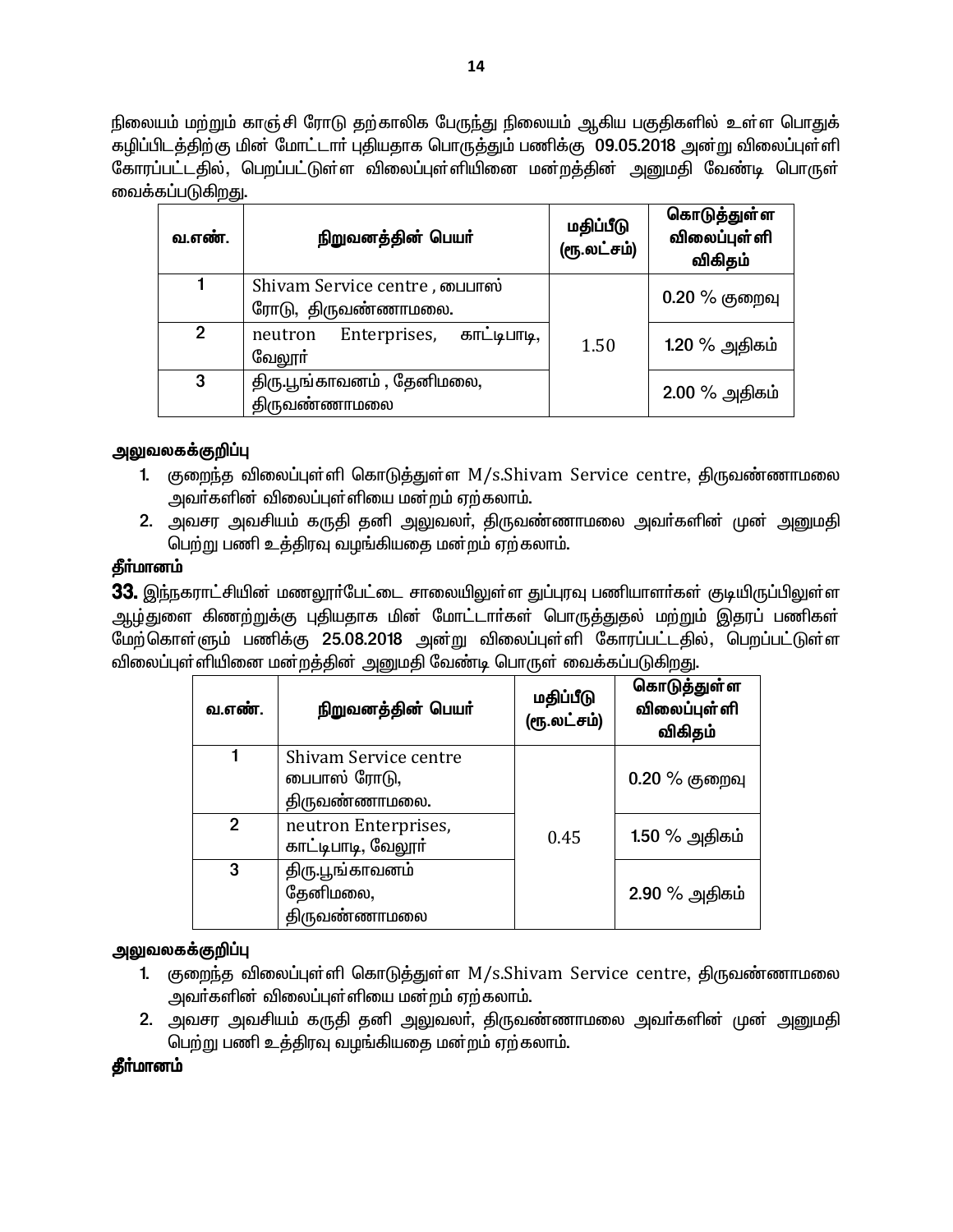34. நகராட்சி நிர்வாக ஆணையர் சென்னை அவர்களின் செயல்முறை உத்திரவு ந.க.எண். 25709/P4 /2018 நாள் 31.10.2018ம் தேதிய கடிதத்தில் இந்நகராட்சி பழைய அலுவலக கட்டடத்தினை DEFOT முதல் கல்யாண மண்டபம் கட்டிக் கொள்ள நிர்வாக அனுமதி வழங்கப்பட்டது. இதன்படி விரிவான கிட்ட மதிப்பீடு கயார் செய்யும் பணிகள் மேற்கொள்ள தோராய செலவினம் ரு.2.00லட்சம் (இரண்டு லட்சம்)க்கு மன்ற ஆகும். அனுமதி வேண்டப்படுகிறது.

## அலுவலகக் குறிப்பு :—

- 1. அனுமதி வழங்கலாம்
- 2. வருவாய் நிதியின் கீழ் செலவிடலாம்.

## ரு.க.எண். 5928/2018/இ1)

## தீர்மானம்

திருவண்ணாமலை மாவட்ட ஆட்சியா் அறிவுரைபடி தமிழக அரசால் தடை செய்யப்பட்ட 35. பிளாஸ்டிக் பொருட்கள் குறித்து பொது மக்களிடையை விழிப்புணா்வு ஏற்படுத்திட இந்நகா் தொண்டு நிறுவனங்கள், அனைத்து வியாபார வர்த்தக நிறுவனங்கள், தன்னார்வலர்கள், நகராட்சி அலுவலர்கள், துப்புரவு பணியாளர்கள், ஒப்பந்த துப்புரவு பணியாளர்கள் போன்றவர்களை கொண்டு ஒரு மாபெரும் விழிப்புணா்வு பேரணியை நடத்த அறிவறுத்தி உள்ளாா்கள். எனவே அதற்கான துணி பேனா், ஆட்டோ மைக்செட், மக்கள் எளிதில் புரியும் படியான வேடம் அணிதல், பேன்ட்செட், அனைவருக்கு பிஸ்கட் மற்றும் தண்ணீர் வழங்கி பேரணி நடத்திடவும் அதற்கான தோராய செலவினம் ரூ.20,000/– (இருபதாயிரம் மட்டும்) செய்து கொள்ள மன்ற அனுமதி வேண்டப்படுகிறது.

**அலுவலகக் குறிப்பு :–** மாவட்ட ஆட்சியரின் அறிவுரைப்படி விழிப்புணர்வு பேரணி நடத்திடவும் அதற்கான செலவினங்கள் மேற்கொள்ளவும் மன்றம் அனுமதிக்கலாம்.

## தீர்மானம்

36. திருவண்ணாமலை நகராட்சி பொது சுகாதாரம் வேலூர் மண்டல இயக்குநர் அவர்கள் அவசர அறிவுரையின்படி வேலூா் மண்டலத்தில் உள்ள அனைத்து நகராட்சிகளின் ஆணையாளா்கள், நகர்நல அலுவலர்கள், பரப்புரை மேற்பார்வையாளர்கள், பரப்புரையாளர்கள் மற்றும் துப்புரவு பணியாளர்கள் என தலா ஒருவர் அல்லது இருவர் வீதம் வரும் 05.01.2019 அன்ற வேலூர் மண்டல இயக்குநா் தலைமையில் திடக்கழிவு மேலாண்மை மற்றும் நுண்ணுயிர் உரமாக்கல் மையம் குறித்து ஒரு நாள் பயிற்சி முகாம் ஆனது ஏதேனும் ஒர் திருமண மண்டபத்தில் நடத்திடவும் அதற்கான செலவினக் தொகையினை வழங்கிடவும் மன்றத்தின் அனுமதி வேண்டப்படுகிறது.

<u> அலுவலகக் குறிப்பு :–</u> பொது சுகாதார அவசர அவசியம் கருதி மேற்படி பயிற்சி முகாம் நடத்திடவும் மன்றம் அனுமதிக்கலாம்.

## தீர்மானம்

 $37$ . திருவண்ணாமலை நகராட்சி பொது சுகாதாரப் பிரிவு மாவட்ட ஆட்சியரின் அறிவுரைப்படி தமிழக அரசின் அரசாணைப்படி வரும் ஜனவரி – 2019 முதல் வரை இருக்கிற பிளாஸ்டிக் தடை குறித்து மக்களிடம் விழிப்புணா்வு ஏற்படுத்தும் பொருட்டு பிளாஸ்டிக் கண்காட்சியினை கடந்த அக்டோபர் 02.10.2018 முதல் 04.10.2018 வரை மூன்று தினங்கள் இந்நகர் ஸ்ரீ கணேஷ் மஹாலில் 12 ஸ்டால்கள் அமைத்து மகளிர் சுய உதவிக் குழுவினர் தன்னார்வ தொண்டு நிறுனங்கள் மாற்றுப் பொருட்கள் விற்பனையாளர்கள் கொண்டு பொது மக்களுக்க கண்காட்சி நடத்திட உள்ளூர் விலைப்புள்ளி கோரப்பட்டதில் பின்வரும் விலைப்புள்ளிகள் வரப்பெற்றதால் உள்ளூர் ஒப்பந்ததாரா் அளித்துள்ள விலைப்புள்ளிகள் பின்வருமாறு

| $53900/-$<br>வி.என். பிரகாஷ்,<br> |  |
|-----------------------------------|--|
|-----------------------------------|--|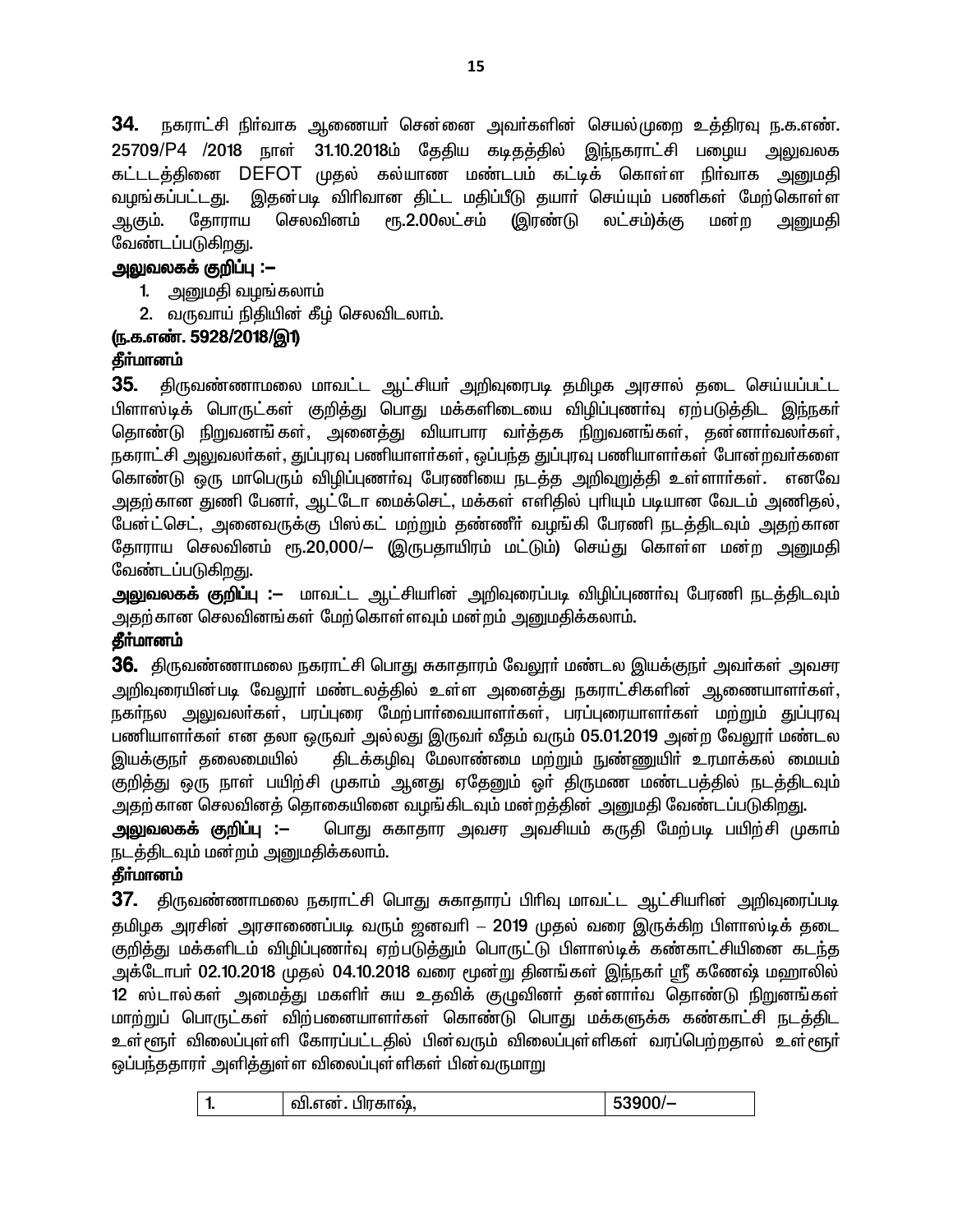|    | அரசு ஒப்பந்ததாரா் & <b>சப்ளையா்ஸ்</b> |           |
|----|---------------------------------------|-----------|
| 2. | கே. கோகுல்,                           | 57950/-   |
|    | செஞ்சி மெயின் ரோடு,                   |           |
|    | சோமாசிபாடி புதூர்                     |           |
| 3. | ஜா. குமாரசாமி,                        | $54550/-$ |
|    | 76 கொசமடத்தெரு, திருவண்ணாமலை          |           |

**அலுவலகக் குறிப்பு :–** பொது சுகாதார அவசர அவசியம் கருதி மேற்படி கண்காட்சியினை உள்ளூர் விலைப்புள்ளி கோரி நடத்தப்பட்டதையும் தற்போது அதற்கான பணி மேற்கொண்டு திரு.வி.என். பிரகாஷ் திருவண்ணாமலை என்பவருக்கு தொகை வழங்கிட மன்றம் அனுமதிக்கலாம்.

## தீர்மானம்

38. திருவண்ணாமலை நகராட்சி – பொது சுகாதாரம் மாவட்ட ஆட்சியா் அவா்களின் அறிவுரையின்படி உலக சுற்றுச் சூழல் தினம் (05.06.2018) அன்று சுமாா் ஆயிரம் மகளிா் சுய உதவிக்குழு உறுப்பினா்களுக்கு உலக சுற்றுக் சூழல் குறித்து விழிப்புணா்வு ஏற்படுத்திட நாடகம், சமூக ஆர்வலர்களைக் கொண்டு விழிப்புணாவு வரை வரும் அத்தனை மகளிர் சுய உதவிக்குழு உறுப்பினா்களக்கு தனித்தனி மரக்கன்று, காகிதப்பை மற்றும்ந கராட்சி நுண்ணுயிா் உரம் போன்றவை மாவட்ட அட்சியா் கலைமையில் <u>நடத்தப்பட்டது.</u> அது சமயம் பரப்புரை மேற்பார்வையாளர்கள், பரப்புரையாளர்கள் மகளிர் சுய உதவிக்குழுக்களுக்கு மற்றும் "சூற்றுச்சுழல் மேம்பாட்டாா் விருது" வழங்கி அதற்கான விருதும் வழங்கப்பட்டது. மேலும் வந்த அனைவருக்கும் சிற்றுண்டி, மரக்கன்று, துணி பேனர், பவர்பாயிண்ட் நடத்தியது, நினைவு பரிசு மற்றும் விழா குழு உறுப்பினருக்கு நினைவு பாிசு வழங்கியது ஆகியவற்றிற்கு உள்ளூா் ஒப்பந்ததாரா்கள் விலைப்புள்ளி கள் வரப்பெற்றன அவைகள் பின்வருமாறு

| 1. | வி.என். பிரகாஷ்,                      | $35,500/-$ |
|----|---------------------------------------|------------|
|    | அரசு ஒப்பந்ததாரா் & <b>சப்ளையா்ஸ்</b> |            |
| 2. | திரு. ஆர். மாரிமுத்து,                | $37000/-$  |
|    | UGD பிளம்பர்கள்,                      |            |
|    | கல்லரைப்பாடி கிராமம்                  |            |
| 3. | பி. பூங்காவனம்                        | $35,000/-$ |
|    | நெ. 636, சேந்து கிணறு தெரு            |            |
|    | தேனிமலை                               |            |

வரப்பெற்ற உள்ளூர் ஒப்பந்ததாரா்களின் விலைப்புள்ளிகளில் குறைந்த விலைப்புள்ளி அளித்த திரு. பூங்காவனம், 636 சேந்து கிணறு தெரு, தேனிமலை, திருவண்ணாமலை என்பவருக்கு மேற்படி பணி அளித்த மேற்கொண்டமைக்கும் தற்போது அதற்கான தொகை வழங்கிடவும் மன்றம் அனுமதிக்கலாம்.

அலுவலகக் குறிப்பு :– பொது சுகாதார அவசர அவசியம் மேற்கொள்ளப்பட்ட மேற்படி விழாவிற்கும் அதற்கான செலவினத் தொகையின் அதன் ஒப்பந்ததாரா் திரு. பி. பூங்காவனம் சேந்து கிணறுத் தெரு, தேனிமலை என்பவருக்கு வழங்கிடவும் மன்றம் அனுமதிக்கலாம்.

## தீர்மானம்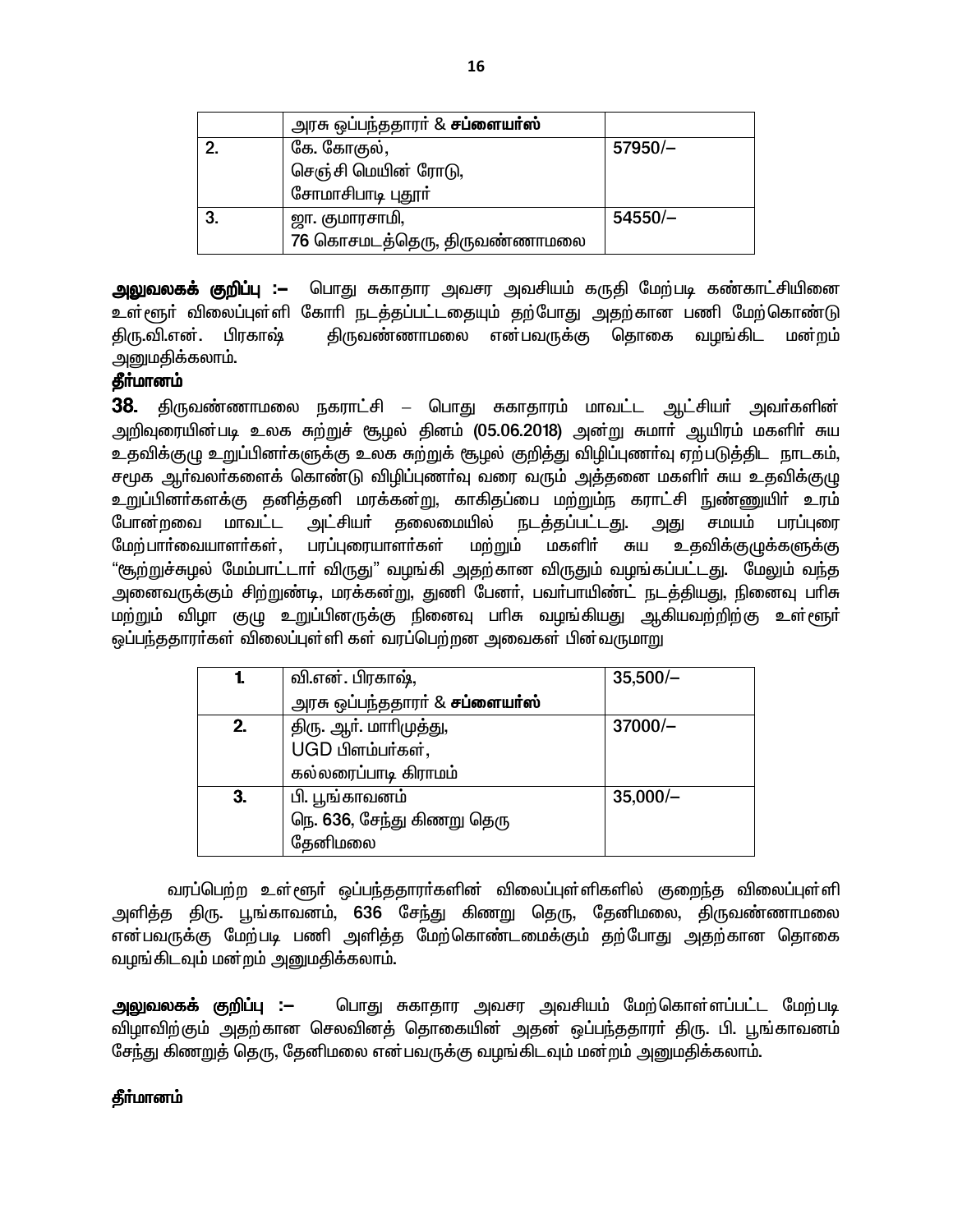39. திருவண்ணாமலை நகராட்சி பொது சுகாதாரம் இந்நகராட்சி வரைபடமானது நாளது இம்முறையில் படத்தின் அளவுகள் தேதிவரை Auto CAD ல் மட்டுமே இருந்து வந்தது. துல்லியமாக இருக்கும் ஆனால் அவ்வரைபடத்தில் ஏதேனும் கேவையானவற்றை எழுத வேண்டுமோ அல்லது பெரிதுப்படுத்த வேண்டுமோ என்றால் படம் உடைந்து காணப்படும் தற்போது வாா்டுகளை தனித்தனியே பிாித்து திடக்கழிவு மேலாண்மை பணிகளில் முதல் நிலை இரண்டாம் நிலை வாகனங்களின் பெயல்பாடுகளை வரைபடத்தில் குறிக்க வேண்டி (Rout Chart) உள்ளது. மேலும் இனிவரும் காலங்களில் திடக்கமிவு மேலாண்மை மற்றும் நகராட்சி அனைக்து செயல்பாடுகளை நகர வரைபடத்தில் காட்டியும் அதனைக் கொண்டு பேனா் அமைப்பது போன்ற செயல்பாடுகள் செய்ய வேண்டிய சூழல் உள்ளது. எனவே இதற்கான உள்ளூா் விலைப்புள்ளி கோரியதில் பின்வரும் விலைப்புள்ளிகள் வரப்பெற்றுள்ளது அவைகள் மன்றத்தின் பார்வைக்கும் அனுமதிக்கும்

|    | நியு சக்தி ஆப்செட் பிரிண்டா்ஸ்        |  | $7300/-$ |
|----|---------------------------------------|--|----------|
|    | நெ. 52 தேரடி வீதி, திருவண்ணாமலை       |  |          |
| 2. | வெற்றி டிஜிட்டல் & சைன்ஸ்             |  | 7500/-   |
|    | நெ. 14/19 துர்க்கையம்மன் கோவில் தெரு, |  |          |
|    | திருவண்ணாமலை                          |  |          |
| 3. | ஸ்ரீ கிருஷ்ணா கிரியேஷன்               |  | $7000/-$ |
|    | 16/85B கொசமடத் தெரு, திருவண்ணாமலை     |  |          |

<mark>அலுவலகக் குறிப்பு :</mark>— பொது சுகாதார அவசர அவசியம் கருதி குறைந்த விலைப்புள்ளி அளித்த ஸ்ரீ கிருஷ்ணா கிரியேஷன், 16/85B கொசமடத் தெரு, திருவண்ாணமலை என்ற நிறுவனத்திற்கு பணி உத்திரவு வழங்கலாம் மேலும் அதற்கான தொகை வழங்கலாம்.

#### தீர்மானம்

40. மாவட்ட ஆட்சித் தலைவர் மற்றும் பெருந்தலைவர், மாவட்ட ஊரக வளர்ச்சி முகமை, .<br>திருவண்ணாமலை அவர்களின் செயல்முறை ந.க.எண்.அ6/9953/2018 நாள் 02.12.2018ல் **சட்டமன்**m உறுப்பினர் தொகுதி மேம்பாடு திட்டம் 2018—19ல் 25 எண்ணிக்கை பணிகளுக்கு மதிப்பீடு ரூ.81.00 லட்சத்துக்கு நிர்வாக அனுமதி வழங்கப்பட்டுள்ளது. மேற்கண்ட பணிகளுக்கான ஒப்பந்தப்புள்ளி 19.12.2018 அன்று ஒப்பந்தப்புள்ளி கோரப்பட்டது. பெறப்பட்டுள்ள ஒப்பந்தப்புள்ளியினை மன்றத்தின் அனுமதி வேண்டி பொருள் வைக்கப்படுகிறது.

| வ.எண்.        | பணியின் பெயர்                                                              | மதிப்பீடு<br>(ரூ.இலட்சத்தில்) | ஒப்பந்ததாரரின் பெயர் | கொடுத்துள்ள<br>ஒப்பந்தப்புள்ளி<br>விகிதம் |
|---------------|----------------------------------------------------------------------------|-------------------------------|----------------------|-------------------------------------------|
|               | திருவண்ணாமலை நகரம் வார்டு எண்.18ல்<br>காலனியில்<br>கீழ்நாத்தார்<br>ஆழ்துளை |                               | எல் சீனுவாசன்        | $0.15%$ குறைவு                            |
|               | கிணற்றுடன் கூடிய சிறுமின்<br>விசைப்பம்பு<br>மற்றும் பைப்லைன் அமைத்தல்      | 2.00                          |                      | $0.60\%$ அதிகம்                           |
| $\mathcal{P}$ | திருவண்ணாமலை நகரம் வார்டு எண்.1.                                           |                               | எஸ்.சண்முகம்         | $0.15%$ குறைவு                            |
|               | பச்சையம்மன் கோவில் தெருவில் சிறுபாலம்<br>அமைத்தல்                          | 2.00                          | எல்.சீனுவாசன்        | $0.55\%$ அதிகம்                           |
| 3             | திருவண்ணாமலை நகரம்<br>எண்.2.<br>வார்(ந                                     |                               | எல் சீனுவாசன்        | $0.10\%$ குறைவு                           |
|               | வளையல்காரத் தெருவில் சிமெண்ட் சாலை<br>அமைக்கல்                             | 5.00                          | அருணை கன்ஸ்ட்ரக்ஷன்  | $0.65\%$ அதிகம்                           |
| 4             | திருவண்ணாமலை<br>நகரம்<br>வார்(ந<br>எண்.5.                                  | 2.00                          | எல்.சீனுவாசன்        | $0.09\%$ குறைவு                           |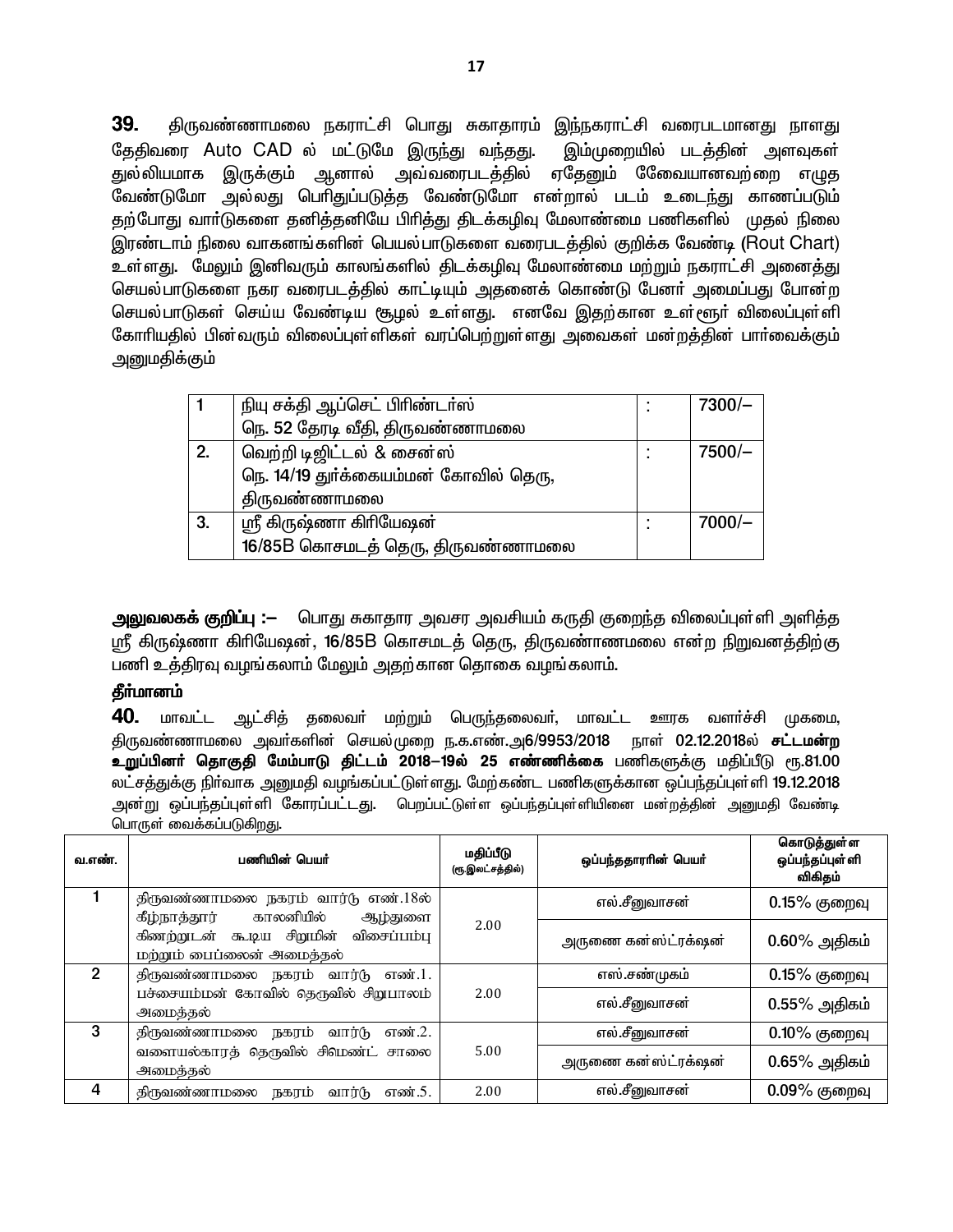|                | சிமெண்ட்<br>புதுவாணியங்குளத்<br>தெருவில்                                                            |          | அருணை கன்ஸ்ட்ரக்ஷன்       | $0.55\%$ அதிகம் |
|----------------|-----------------------------------------------------------------------------------------------------|----------|---------------------------|-----------------|
| 5              | சாலை அமைத்தல்<br>நகரம் வார்டு எண்.6<br>திருவண்ணாமலை                                                 |          | ASR கன்ஸ்ட்ரக்ஷன்         | $0.15%$ குறைவு  |
|                | பேகோபுரம் 9வது தெருவில் சிமெண்ட் சாலை<br>அமைத்தல்                                                   | 2.00     | அருணாச்சலா கன ஸ்ட்ரக்ஷன்  | $0.55\%$ அதிகம் |
| 6              | திருவண்ணாமலை<br>நகரம் வார்டு எண்.7                                                                  |          | எல்.சீனுவாசன்             | 0.13% குறைவு    |
|                | பேகோபுரம் 6வது<br>தெருவில் மலையேறும்                                                                | 2.00     | அருணை கன்ஸ்ட்ரக்ஷன்       | $0.63\%$ அதிகம் |
| $\overline{7}$ | பாதையில் பேவர் பிளாக் சாலை அமைத்தல்<br>திருவண்ணாமலை<br>நகரம் வார்டு எண்.8                           |          | எல்.சீனுவாசன்             | $0.15%$ குறைவு  |
|                | ராஜராஜன்<br>தெரு,<br>செங்குட்டுவன்<br>தெரு                                                          | 2.00     |                           |                 |
|                | சந்திப்பில் சிறுபாலம் அமைத்தல்                                                                      |          | அருணை கன்ஸ்ட்ரக்ஷன்       | $0.65\%$ அதிகம் |
| 8              | எண்.9<br>திருவண்ணாமலை<br>நகரம் வார்டு                                                               |          | எல்.சீனுவாசன்             | $0.15\%$ குறைவு |
|                | கோவில்<br>காமாட்சியம்மன்<br>தெருவில்<br>மழைநீர் வடிகால்வாய் அமைத்தல்                                | 5.00     | அருணை கன்ஸ்ட்ரக்ஷன்       | $0.63\%$ அதிகம் |
| 9              | எண்.11.<br>திருவண்ணாமலை நகரம் வார்டு                                                                |          | எல்.சீனுவாசன்             | 0.15% குறைவு    |
|                | நகரில்<br>சிமெண்ட்<br>எல்.ஜ.ஜி<br>சாலை<br>அமைத்தல்                                                  | 5.00     | அருணை கன்ஸ்ட்ரக்ஷன்       | $0.75\%$ அதிகம் |
| 10             | திருவண்ணாமலை நகரம் வார்டு<br>எண்.14                                                                 |          | எல்.சீனுவாசன்             | $0.15%$ குறைவு  |
|                | சிவராத்திரி<br>மடத்<br>தெருவில்<br>மழைநீர்<br>வடிகால்வாய் அமைத்தல்                                  | 5.00     | அருணை கன்ஸ்ட்ரக்ஷன்       | $0.65\%$ அதிகம் |
| 11             | எண்.15<br>திருவண்ணாமலை நகரம் வார்டு                                                                 |          | எல்.சீனுவாசன்             | $0.10\%$ குறைவு |
|                | தெருவில்<br>ஆறுமுகனார்<br>மழைநீர்<br>வடிகால்வாய்<br>சிமெண்ட்<br><b>LDODUID</b><br>சாலை<br>அமைத்தல்  | 5.00     | அருணை கன்ஸ்ட்ரக்ஷன்       | $0.70\%$ அதிகம் |
| 12             | திருவண்ணாமலை நகரம் வார்டு எண் 19                                                                    |          | ASR கன்ஸ்ட்ரக்ஷன்         | $0.15\%$ குறைவு |
|                | ராமலிங்கனார் 10வது தெருவில் மழைநீர்<br>சிமெண்ட்<br>வடிகால்வாய்<br><b>LDODUD</b><br>சாலை<br>அமைத்தல் | 5.00     | அருணாச்சலா கன ்ஸ்ட்ரக்ஷன் | $0.70\%$ அதிகம் |
| 13             | திருவண்ணாமலை நகரம் வார்டு<br>எண்.21                                                                 |          | எல்.சீனுவாசன்             | 0.20% குறைவு    |
|                | தெருவில சிமெண்ட்<br>வட சன்னதி<br>சாலை<br>அமைத்தல்                                                   | 2.00     | அருணை கன்ஸ்ட்ரக்ஷன்       | $0.80\%$ அதிகம் |
| 14             | திருவண்ணாமலை நகரம் வார்டு<br>எண்.22                                                                 |          | ASR கன்ஸ்ட்ரக்ஷன்         | $0.15%$ குறைவு  |
|                | தாளகிரி<br>அய்யர்<br>தெருவில<br>மழைநீர்<br>வடிகால்வாய் அமைத்தல்                                     | 2.00     | அருணாச்சலா கன ்ஸ்ட்ரக்ஷன் | $0.60\%$ அதிகம் |
| 15             | எண்.25<br>வார்(ந<br>திருவண்ணாமலை<br>நகரம்                                                           |          | எல்.சீனுவாசன்             | 0.20% குறைவு    |
|                | தெருவில் மழைநீர்<br>வ.உ.சி. நகர் 11 வது<br>வடிகால்வாய் அமைத்தல்                                     | 2.00     | அருணை கன்ஸ்ட்ரக்ஷன்       | $0.60\%$ அதிகம் |
| 16             | திருவண்ணாமலை நகரம் வார்டு எண். $26$                                                                 |          | ASR கன்ஸ்ட்ரக்ஷன்         | $0.10\%$ குறைவு |
|                | தெருவில் சிறுபாலம்<br>செங்கம் ரோடு 5வது<br>அமைத்தல்                                                 | 2.00     | அருணாச்சலா கன ஸ்ட்ரக்ஷன்  | $0.60\%$ அதிகம் |
| 17             | திருவண்ணாமலை நகரம் வார்டு எண்-27                                                                    |          | எல்.சீனுவாசன்             | $0.10\%$ குறைவு |
|                | எம்.கே.எஸ் தியேட்டர் தெருவில் சிறுபாலம்<br>அமைத்தல்                                                 | 2.00     | அருணை கன்ஸ்ட்ரக்ஷன்       | $0.60\%$ அதிகம் |
| 18             | திருவண்ணாமலை நகரம் வார்டு எண்-28                                                                    |          | ASR கன்ஸ்ட்ரக்ஷன்         | $0.10\%$ குறைவு |
|                | அண்ணாநகர் 7 வது தெருவில் சிறுபாலம்<br>அமைத்தல்                                                      | 2.00     | அருணாச்சலா கன ஸ்ட்ரக்ஷன்  | $0.60\%$ அதிகம் |
| 19             | திருவண்ணாமலை நகரம் வார்டு<br>எண்-29                                                                 |          | ASR கன்ஸ்ட்ரக்ஷன்         | $0.10\%$ குறைவு |
|                | அண்ணாநகர்<br><b>LDODUD</b><br>3வது<br>தெரு<br>கோரிமேட்டுத்-5<br>சிமெண்ட்<br>சாலை<br>அமைத்தல்        | 5.00     | அருணாச்சலா கன ்ஸ்ட்ரக்ஷன் | $0.60\%$ அதிகம் |
| 20             | திருவண்ணாமலை நகரம் வார்டு<br>எண்-31                                                                 | $3.00\,$ | எல்.சீனுவாசன்             | $0.10\%$ குறைவு |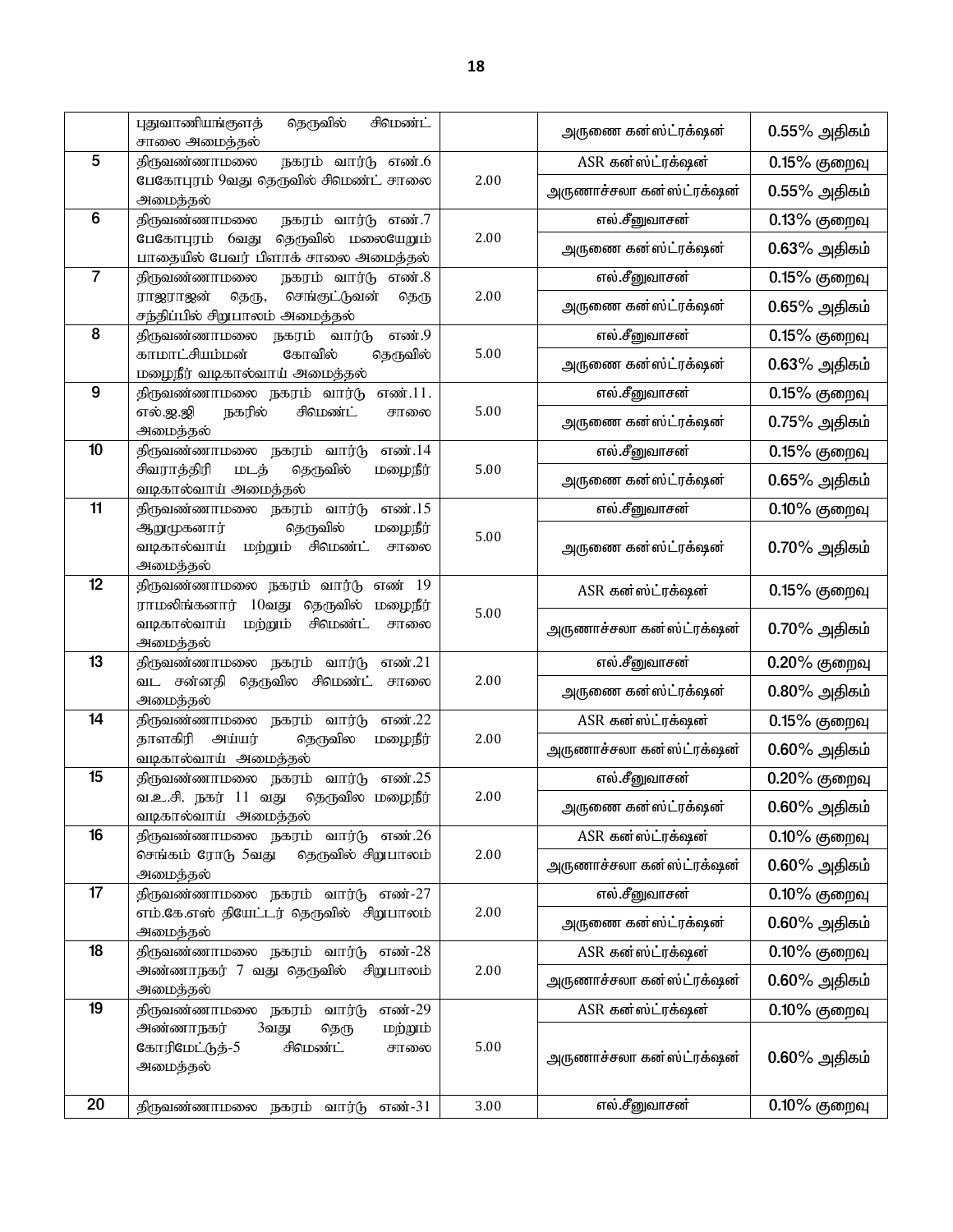|    | மாரியம்மன்<br>கோவில்<br>தெருவில்<br>1வது<br>மழைநீர் வடிகால்வாய் அமைத்தல்   |      | அருணை கன்ஸ்ட்ரக்ஷன்      | $0.60\%$ அதிகம் |
|----|----------------------------------------------------------------------------|------|--------------------------|-----------------|
| 21 | திருவண்ணாமலை நகரம் வார்டு எண்-32                                           |      | P.M.ராதாகிருஷ்ணன்        | $0.15%$ குறைவு  |
|    | மாரியம்மன் கோவில் 8<br>மற்றாம்<br>11வது<br>தெருவில் சிமெண்ட் சாலை அமைத்தல் | 5.00 | பா.நௌஷாத்                | $0.60\%$ அதிகம் |
| 22 | திருவண்ணாமலை நகரம் வார்டு எண்-34                                           |      | பா.நௌஷாத்                | $0.15\%$ குறைவு |
|    | முகல்புறா தெரு மற்றும் மணியாரித் தெரு<br>சிமெண்ட் சாலை அமைத்தல்            | 2.00 | P.M.ராதாகிருஷ்ணன்        | $0.60\%$ அதிகம் |
| 23 | திருவண்ணாமலை நகரம் வார்டு எண்-35                                           |      | எல்.சீனுவாசன்            | $0.10\%$ குறைவு |
|    | முல்லா சாயபு தெருவில் சிமெண்ட் சாலை<br>அமைத்தல்                            | 2.00 | அருணை கன்ஸ்ட்ரக்ஷன்      | $0.60\%$ அதிகம் |
| 24 | திருவண்ணாமலை நகரம் வார்டு<br>எண்-37                                        |      | எல்.சீனுவாசன்            | $0.12\%$ குறைவு |
|    | அஜீஸ் காலனியில்<br>சிமெண்ட<br>சாலை<br>அமைத்தல்                             | 5.00 | அருணை கன்ஸ்ட்ரக்ஷன்      | $0.55\%$ அதிகம் |
| 25 | எண்-39<br>திருவண்ணாமலை நகரம்<br>வார்(ந                                     |      | ASR கன்ஸ்ட்ரக்ஷன்        | $0.10\%$ குறைவு |
|    | சிமெண்ட்<br>குன்றக்குடி அடிகளார்<br>நகர்<br>சாலை அமைத்தல்                  | 5.00 | அருணாச்சலா கன்ஸ்ட்ரக்ஷன் | $0.60\%$ அதிகம் |

#### <u>அலுவலக குறிப்பு:</u>

- 1. குறைந்த ஒப்பந்தப்புள்ளிகளை மன்றம் அங்கீகரிக்கலாம்.
- 2. அவசர அவசியம் கருதி தனி அலுவலர் அவர்களின் முன் அனுமதி பெற்ற பணி உத்திரவு வழங்கியதை மன்றம் ஏற்கலாம்.

#### கோப்பு எண். 5474/2018/இ1

#### தீா்மானம்

 $41.$  இந்நகராட்சியில் பொது சுகாதாரப்பிரிவில் பாப்காட் வகை வாகனம், தற்போது  $\,$  உபரி பாகங்கள் முழுவதும் பழுது அடைந்த நிலையிலும் , ஆயில் சா்விஸ் செய்ய வேண்டியும் உள்ளது. மேலும் தற்போது அரசின் அறிவிக்கை செய்யப்பட்ட திருவிழாவிற்கான (Govt.Nationalised Festival) விரைவில் வர உள்ளதாரும் கூடுதல் பணிகளும் என பல்லாவரம் மற்றும் திருச்சிராப்பள்ளி நகராட்சிகளில் இருந்தும் மேற்படி வாகனங்கள் வர இருப்பதால் இந்நகராட்சி வாகனம் தீபத் திருவிழாவிற்கு மிகவும் இன்றியமையாதது ஆகும். எனவே தற்போது பழுடைந்த நிலையில் உள்ள இந்நகராட்சி வாகன விநியோக நிறுவனமான Marwell நிறுவனத்திற்கு, இதற்காக அளித்த உத்தேச செலவினத் தொகை ரு.45,000/— (ரூபாய் நாற்பத்தைந்தாயிரம் மட்டும்) அங்கீகரித்து பொது சுகாதார அவசர அவசியம் கருதி பழுதுப்பணிகள் மேற்கொள்ளவும், அதன்கான தொகை வழங்கியும் மன்றத்தின் அனுமதிக்கு வைக்கப்படுகிறது.

<mark>அலுவலகக் குறிப்பு</mark> : அவசர அவசியம் கருதி தீபத் திருவிழாவை −2018 ஐ முன்னிட்டு பொது சுகாதார நலன் கருதி தனி அலுவலா் அவா்களின் முன் அனுமதி பெற்று மேற்கொண்ட பழுதுபார்ப்பு பணிகள் மேற்கொண்டமைக்கும் ,தொகை வழங்கியமைக்கும் மன்றம் <u>அனு</u>மதி வழங்கலாம்.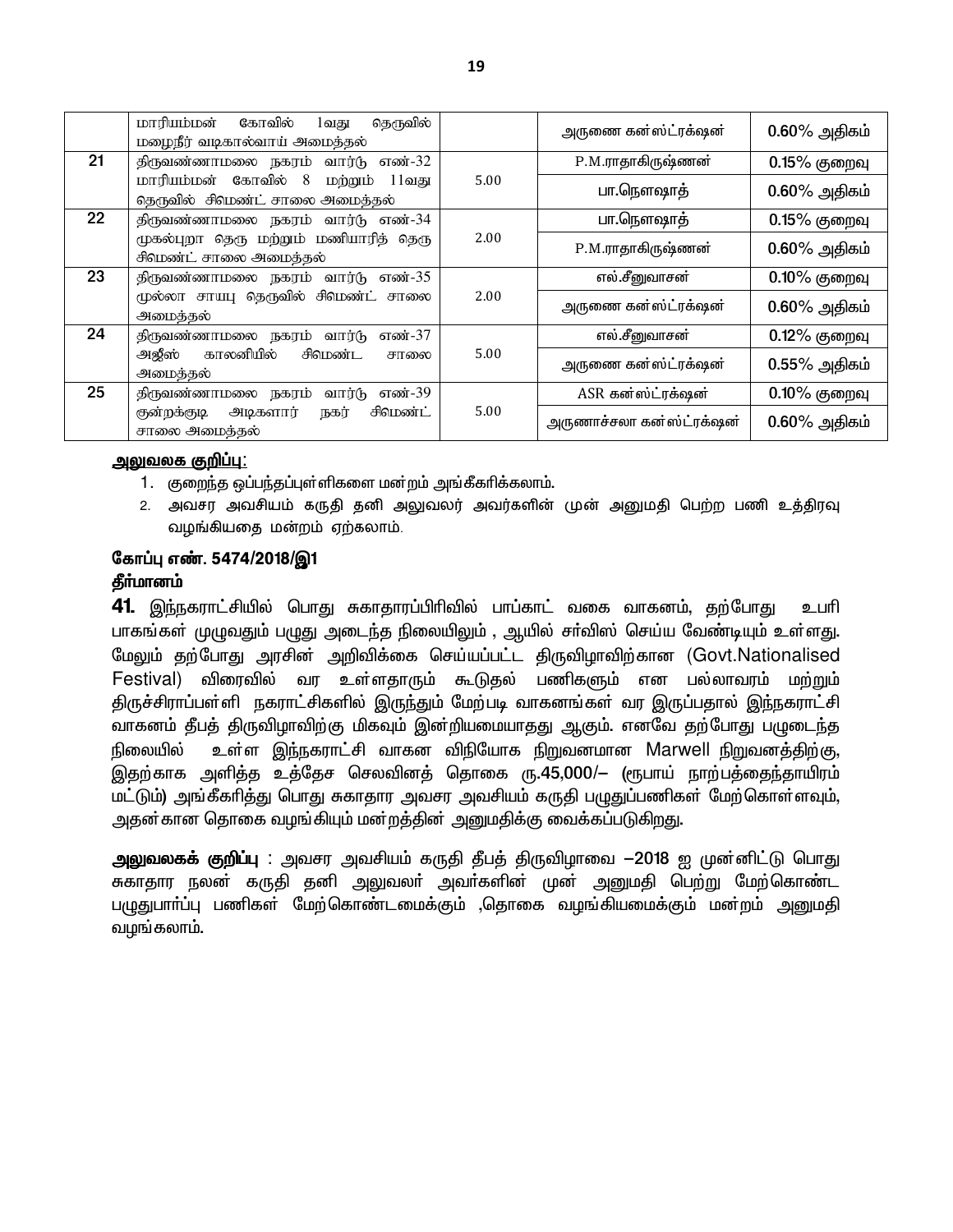42. இந்நகராட்சியின் வார்டு எண். 36 ல் உள்ள புதிய நகராட்சி அலுவலகத்திற்கு நடைபாதை அமைக்கும் பணிக்கு 30.11.2018 அன்று ஒப்பந்தப்புள்ளி கோரப்பட்டதில், பெறப்பட்டுள்ள ஒப்பந்தப்புள்ளியினை மன்றத்தின் அனுமதி வேண்டி பொருள் வைக்கப்படுகிறது.

| வ.எண். | நிறுவனத்தின் பெயர்                                                  | மதிப்பீடு<br>(ரூ.லட்சம்) | கொடுத்துள்ள<br><b>விலைப்புள்</b> ளி<br>விகிதம் |
|--------|---------------------------------------------------------------------|--------------------------|------------------------------------------------|
|        | G.V. Construction<br>பைபாஸ் ரோடு,<br>திருவண்ணாமலை.                  |                          | $0.15\%$ குறைவு                                |
| 2      | திரு. கே. சிவாஜி,<br>நெ. 10எ/1 போளூர் ரோடு,<br><u> கிருவண்ணாமலை</u> | 10.00                    | $0.50\%$ அதிகம்                                |

## அலுவலகக் குறிப்பு :

- 1. குறைந்த ஒப்பந்தப்புள்ளியினை கொடுத்துள்ள வரிசை எண்.1ல் கண்டுள்ள G.V. Construction, திருவண்ணாமலை அவர்களின் ஒப்பந்தப்புள்ளியினை மன்றம் ஏற்கலாம்.
- 2. அவசர அவசியம் கருதி தனி அலுவலா் அவா்களின் முன் அனுமதி பெற்று பணி உத்திரவு வழங்கியதை மன்றம் ஏற்கலாம்.

## தீர்மானம்

இந்நகராட்சி திருவூடல் தெரு (கற்பக விநாயகா் கோயில் முதல் பேகோபுரத் தெரு சந்திப்பு 43. வரை) உள்ள சாலைகளில் குடிநீர் கசிவு ஏற்படும்போது தோண்டப்பட்ட பள்ளம் உள்ளதால் இதன் மீது தார்சாலை அமைக்கப்பட்டதாலும் தீபத்திருவிழாவின்போது பெரிய தேர் செல்ல சிரமம் ஏற்பட வாய்ப்பு உள்ளது. எனவே பமுதடைந்த சாலையினை கம்பிகள் கொண்டு சிமெண்ட் தளம் அமைக்க ஆகும் தோராய செலவினம் ரூ.3.40 லட்சம் (மூன்று லட்சத்து நாற்பதாயிரம் மட்டும்) க்கு மன்ற அனுமதி வேண்டப்படுகிறது.

## <u> அலுவலகக் குறிப்பு : – </u>

- 1. அனுமதி வழங்கலாம்
- 2. வருவாய் நிதியின் கீழ் செலவிடலாம்.

## தீா்மானம்

**44.** இந்நகராட்சி வாா்டு எண். 8 அமராவதி முருகையன் உயா்நிலைப்பள்ளி மேற்கு புரம் பிரதான கட்டிடம் பயன்படுத்த முடியாத நிலையில் பழுதுதாகி உள்ளதால் மாணவர்களின் நலன் கருதி பழுதடைந்த மேற்கூரை சீரமைத்தல் டைல்ஸ் பதித்தல் தரைதளம் பழுது நீக்குதல் மற்றும் இதர பணிகள் மேற்களெள்ள ஆகும் தோராய செலவினம் ரூ.6.00 லட்சம் (ஆறு லட்சம்) க்கு மன்ற அனுமதி வேண்டப்படுகிறது.

## அலுவலகக் குறிப்பு :  $-$

- 1. அனுமதி வழங்கலாம்
- 2. வருவாய் நிதியின் கீழ் செலவிடலாம்.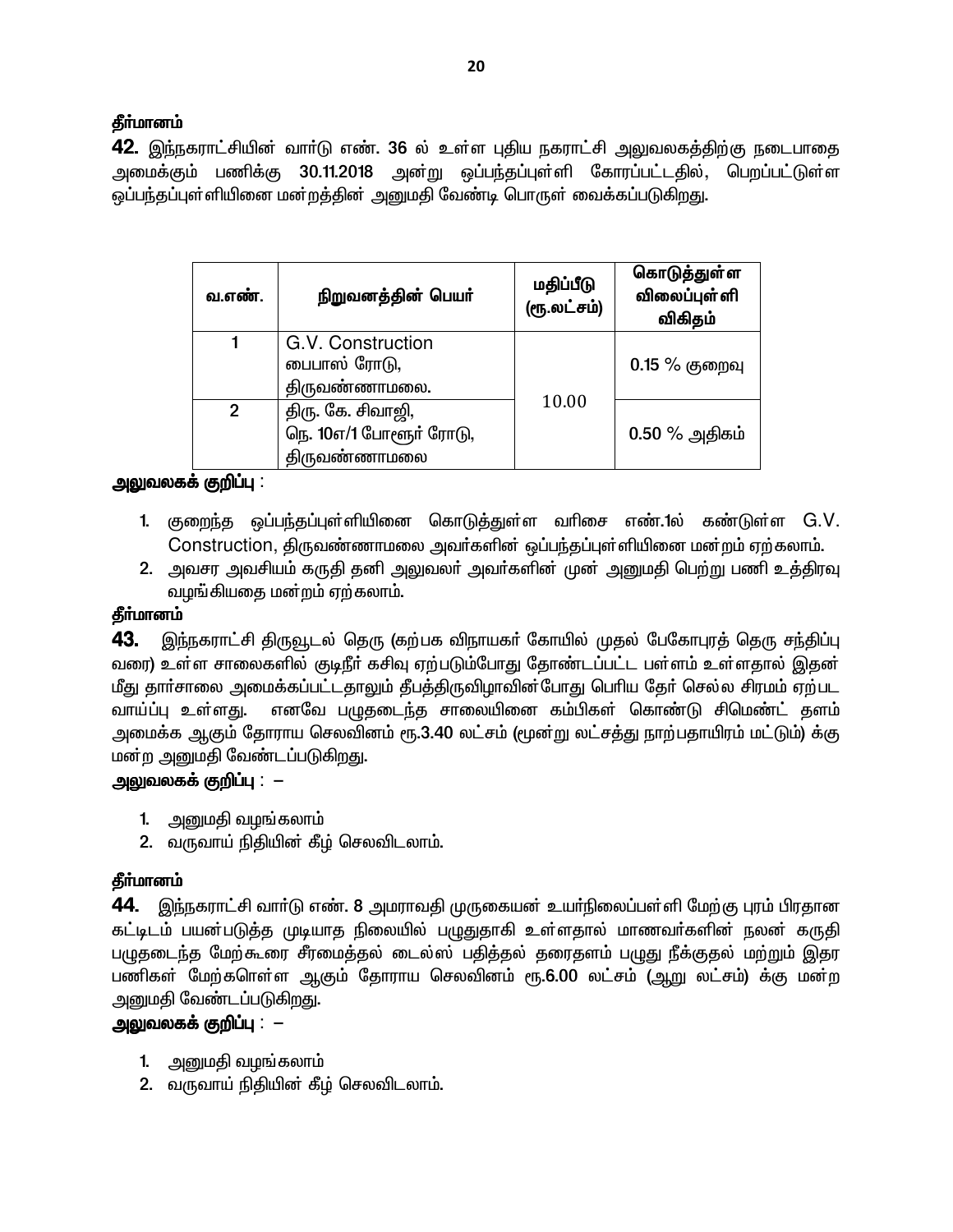45. இந்நகராட்சியில் பயன்பாட்டில் உள்ள நடந்து கொண்டே பேசும் கருவி (வாக்கி—டாக்கி) மின்சாரம் இல்லாத நிலையில் தடையின்றி பயன்படுத்த ஏதுவாக பேட்டரி, இன்வாட்டர் பொருத்துதல் மற்றும் மாவட்ட ஆட்சியா் அலுவலகத்தில் Base Station பொருத்துதல் ஆகிய பணிகள் மேற்கொள்ள ஆகும் தோராய செலவினம் ரூ.74,000/— க்கு மன்ற அனுமதி வேண்டப்படுகிறது.

#### அலுவலகக் குறிப்பு

- 1. அனுமதி வழங்கலாம்
- 2. வருவாய் நிதியின் கீழ் செலவிடலாம்

## ந.க.எண். 3477/2018/இ1

## தீர்மானம்

46. இந்நகராட்சி ஈசான்யம் உரக்கிடங்கு பகுதியில் புதிய பேருந்து நிலையம் அமைய இருப்பதால் குப்பை கிடங்கில் உள்ள குப்பைகளை அகற்ற ஏதுவாக கணக்கீடு செய்யப்பட்டதில் சரியான அளவுகள் எடுக்காததால் மறு கணக்கீடு செய்ய ஆகும் தோராய செலவினம் ரூ.45,000/-க்கு மன்ற அனுமதி வேண்டப்படுகிறது.

## அலுவலகக் குறிப்பு

- 1. அனுமதி வழங்கலாம்
- 2. வருவாய் நிதியின் கீழ் செலவிடலாம்
- 3. அவசர அவசியம் கருதி தனி அலுவலா் அவா்களின் முன் அனுமதி பெற்று தொகை வழங்கியதையும் அனுமதிக்கலாம்.

## தீர்மானம்

47. இந்நகராட்சி ஈசான்யம் உரக்கிடங்கு பகுதியில் புதிய பேருந்து நிலையம் அமைய இருப்பதால் குப்பை கிடங்கில் உள்ள குப்பைகளை அகற்ற ஏதுவாக மறு கணக்கீடு செய்ய 12.09.2018ல் பெறப்பட்ட விலைப்புள்ளிகள் முடிவு செய்ய மன்ற அனுமதி வேண்டப்படுகிறது.

| வ.எண் | நிறுவனத்தின் பெயர்              | மதிப்பீடு ரூபாய் | விலைப்புள்ளி       |
|-------|---------------------------------|------------------|--------------------|
|       | Grid Line surveys, Chennai -128 |                  | ரு. 45,000         |
| 2.    | Orienf surveys, Chennai -15     | 45,000           | <b>е</b> п. 56,000 |
| 3.    | J.P.S Surveys consulate         |                  | ரு. 50,000         |
|       | Chennai -40                     |                  |                    |

## அலுவலகக் குறிப்பு

- 1. மேற்படி பெறப்பட்ட விலைப்புள்ளிகளில் வ.எண்.1ல் கொடுத்துள்ள M/s Grid Line Surveys சென்னை நிறுவனத்தின் விலைப்புள்ளி குறைவாக உள்ளதை அனுமதிக்கலாம்
- 2. அவசர அவசியம் கருதி தனி அலுவலா் அவா்களின் முன் அனுமதி பெற்று தொகை வழங்கியதையும் அனுமதிக்கலாம்.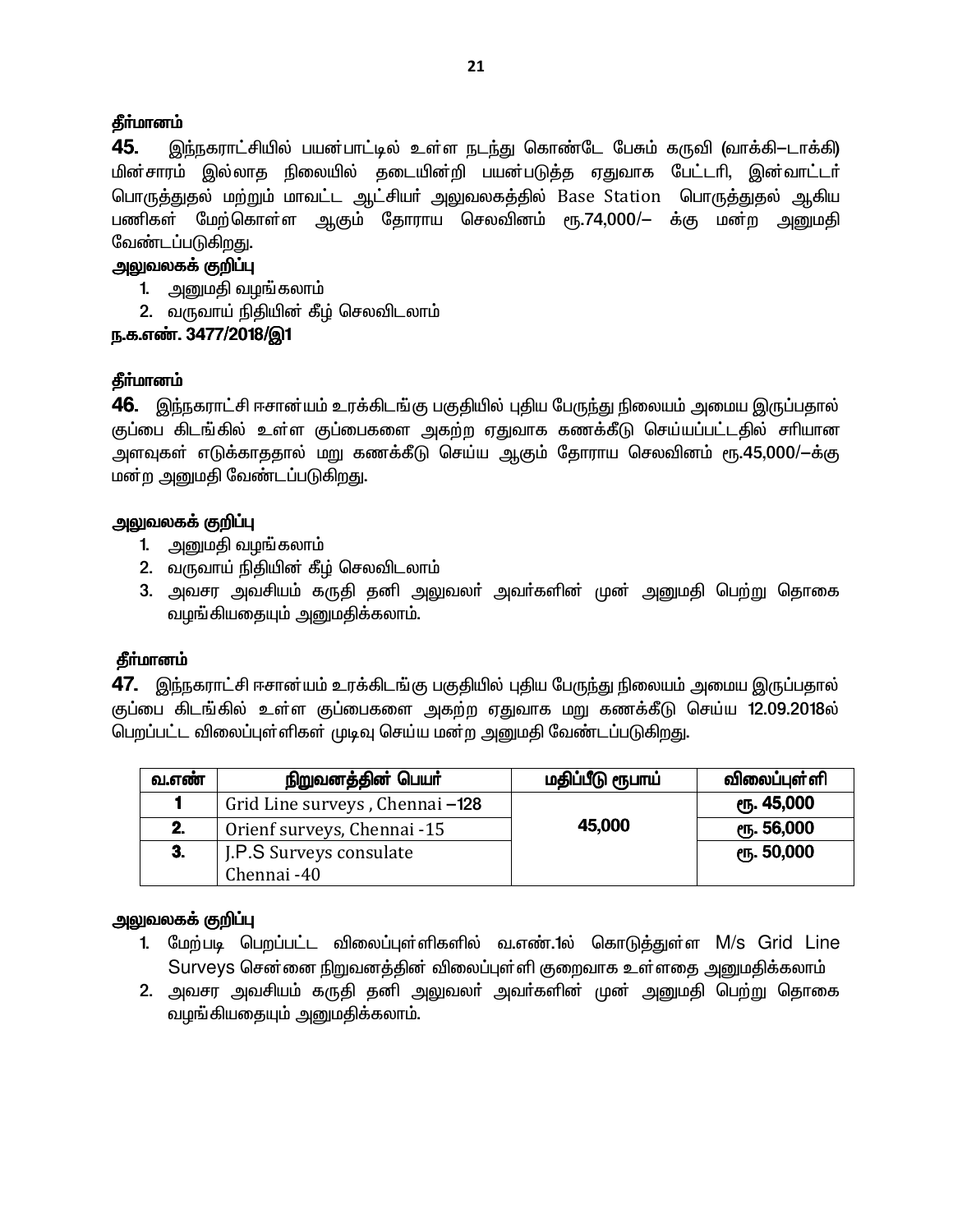47. இந்நகராட்சி உலகலாப்பாடி தலைமை நீரேற்று நிலையத்தில் உள்ள Filter Bed ல் உள்ள 350mm வால்வு மற்றும் 250 mm வால்வு 6 எண்களின் மரை கேய்மானம் ஆனகால் இயக்க முடியாமல் உள்ளது. இதனால் குடிநீர் விநியோகப் பணிகள் பாதிப்பு ஏற்பட்டுள்ளது. எனவே மேற்கண்ட வால்வுகள் பழுது நீக்கம் செய்ய ஆகும் தோராய செலவினம் ரூ.1.25 லட்சம் (ஒரு லட்சத்து இருபத்து ஐந்தாயிரம்) க்கு மன்ற அனுமதி வேண்டப்படுகிறது.

#### அலுவலகக் குறிப்பு

- 1. அனுமதி வழங்கலாம்
- 2. குடிநீர் நிதியின் கீழ் செலவிடலாம்.

## **கீர்மானம்**

48. இந்நகராட்சியின் உலாகலாப்பாடி தலைமை நீரேற்று நிலையத்தில் உள்ள குடிநீா் திட்டம் - III ல் உள்ள 150HP மின் மோட்டாரின் பேரிங் மற்றும் பம்பிங் பேரிங் தேய்மானம் ஏற்பட்டும், 350 mm S வால்வு ப<u>முது</u> ஏற்பட்டுள்ளதால் குடிநீர் விநியோகப் பணிகள் பாதிப்பு ஏற்பட்டுள்ளதால் மேற்படி பழுதுகள் நீக்கம் செய்ய ஆகும் தோராய செலவினம் ரூ. 1,34,750/— (ஒரு லட்சத்து முப்பத்தி நான காவது எழுநூற்று ஐம்பது) க்கு மன்ற அனுமதி வேண்டப்படுகிறது.

## அலுவலகக் குறிப்பு

- 1. அனுமதி வழங்கலாம்
- 2. குடிநீர் நிதியின் கீழ் செலவிடலாம்.

## தீர்மானம்

49. இந்நகராட்சியின் உலகலாப்பாடி தலைமை நீரேற்று நிலையத்தில் உள்ள குடிநீர் திட்டம் III ல் உள்ள 150HP மின் மோட்டாரின் பேரிங் மற்றும் PUMP ன் பேரிங் தேய்மானம் ஏற்பட்டும் 350mm 'S" வால்வு ப<u>முது</u> ஏற்பட்டுள்ளதை பழுது நீங்குதல் மற்றும் இதர பணிகள் மேற்கொளள் 26.11.2018ல் விலைப்புள்ளிகள் பெறப்பட்டதை முடிவு செய்ய மன்ற அனுமதி வேண்டப்படுகிறது.

| வ.எண் | நிறுவனத்தின் பெயர்                              | மதிப்பீடு | கொடுத்துள்ள  |
|-------|-------------------------------------------------|-----------|--------------|
|       |                                                 | ரூபாய்    | விலைப்புள்ளி |
|       | ஸ்ரீ ஏழுமலையான் ரீ வைண்டிங் இஞ்ஜிரிங் ஒர்க்கஸ், |           | 1,34,750     |
|       | நெ.64B கன்னிக்கோயில் தெரு,                      |           |              |
|       | திருவண்ணாமலை                                    | 1.34      |              |
| 2.    | ஜெயபால் ரீ வைண்டிங் ஒர்க்கஸ்                    |           | 1,35,550     |
|       | நெ. 59 ராஜராஜன் தெரு, திருவண்ணாமலை              |           |              |
| 3.    | குப்புசாமி ரீ வைண்டிங் ஒர்க்கஸ்                 |           | 1,37,750     |
|       | 90/2 சூர்யா நகர், திருவண்ணாமலை.                 |           |              |

#### அலுவலகக் குறிப்பு

- 1. மேற்படி பெறப்பட்ட விலைப்புள்ளிகளில் வரிசை எண்.1ல் கொடுத்துள்ள M/s ஸ்ரீ ஏழுமலையான் ரீ வைண்டிங் ஒர்க்கஸ், திருவண்ணாமலை என்பவரின் விலைப்புள்ளி குறைவாக உள்ளதை மன்ற அனுமதி பெறலாம்.
- 2. அவசர அவசியம் கருதி தனி அலுவலா் அவா்களின் முன் அனுமதி பெற்று வேலை உத்திரவு வழங்கியதையும் அனுமதிக்கலாம்.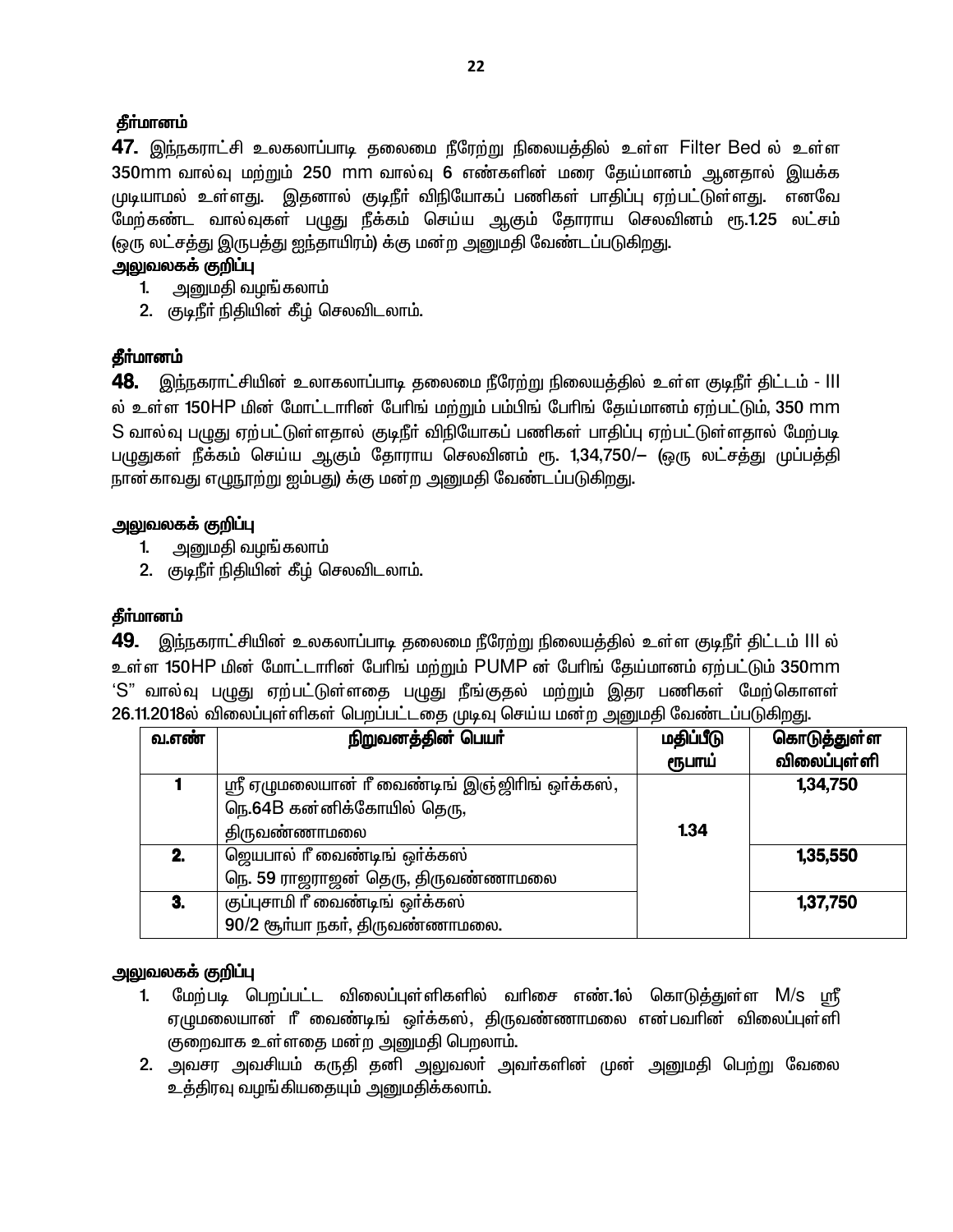50. இந்நகராட்சியின் உலகலாப்பாடி தலைமை நீரேற்று நிலையத்தில் உள்ள Filter Bed ல் உள்ள 350mm வால்வு மற்றும் 250mm வால்வு 6 எண்களின் மரைகள் பழுது நீக்குதல் மற்றும் இதர பணிகள் மேற்கொள்ள 26.11.2018 ல் விலைப்புள்ளிகள் கோரப்பட்டதில் கீழ்க்கண்டவாறு பெறப்பட்டது.

| வ.எண் | நிறுவனத்தின் பெயர்                              | மதிப்பீடு | கொடுத்துள்ள<br>விலைப்புள்ளி |
|-------|-------------------------------------------------|-----------|-----------------------------|
|       |                                                 | ரூபாய்    |                             |
|       | ஸ்ரீ ஏழுமலையான் ரீ வைண்டிங் இஞ்ஜிரிங் ஒர்க்கஸ், |           | 1,24,500                    |
|       | நெ.64B கன்னிக்கோயில் தெரு,                      |           |                             |
|       | திருவண்ணாமலை                                    | 1.25      |                             |
| 2.    | ஜெயபால் ரீ வைண்டிங் ஒர்க்கஸ்                    |           | 1,25,500                    |
|       | நெ. 59 ராஜராஜன் தெரு, திருவண்ணாமலை              |           |                             |
| 3.    | குப்புசாமி ரீ வைண்டிங் ஒர்க்கஸ்                 |           | 1,25,580                    |
|       | 90/2 சூர்யா நகர், திருவண்ணாமலை.                 |           |                             |

#### அலுவலகக் குறிப்பு

- 1. மேற்படி பெறப்பட்ட விலைப்புள்ளிகளில் வரிசை எண்.1ல் கொடுக்துள்ள M/S பரீ ஏழுமலையான் ரீ வைண்டிங் ஒர்க்கஸ், திருவண்ணாமலை என்பவரின் விலைப்புள்ளி குறைவாக உள்ளதை மன்ற அனுமதி பெறலாம்.
- 2. அவசர அவசியம் கருதி தனி அலுவலர் அவர்களின் முன் அனுமதி பெற்று வேலை உத்திரவு வழங்கியதையும் அனுமதிக்கலாம்.

## தீர்மானம்

இந்நகராட்சி பகுதியில் பாதுகாக்கப்பட்ட குடிநீா் விநியோகம் செய்ய குளோாின் திரவம் 51. 85,000 லிட்டர் சப்ளை செய்ய 20.12.2018ல் பெறப்பட்ட ஒப்பந்தப்புள்ளிகள் முடிவு செய்ய மன்ற அனுமதி வேண்டப்படுகிறது.

| வ.எண் | நிறுவனத்தின் பெயர்                     | மதிப்பீடு | கொடுத்துள்ள  |
|-------|----------------------------------------|-----------|--------------|
|       |                                        | ரூபாய்    | விலைப்புள்ளி |
|       | <b>Tamil Nadu Chemicals Industries</b> |           | ரு. 14.50    |
|       | No.02 Thirumullaivoyal, Chennai - 62   |           | (GST உட்பட)  |
| $2-$  | Sruthi Alum Industries                 | 12.00     | ரு. 15.25    |
|       | 488 Ambattur, Chennai - 53             |           | (GST உட்பட)  |
| 3.    | Shree sai Industries                   |           | ரு. 15.30    |
|       | 38. Thirumullaivoyal, சென்னை – 62      |           | (GST உட்பட)  |

## அலுவலகக் குறிப்பு

- 1. மேற்படி பெறப்பட்ட விலைப்புள்ளிகளில் வரிசை எண்.1ல் கொடுத்துள்ள Tamil Nadu Chemicals Industries, Chennai நிறுவனத்தின் ஒப்பந்தப்புள்ளி குறைவாக உள்ளதை அனுமதிக்கலாம்
- 2. அவசர அவசியம் கருதி தனி அலுவலர் அவர்களின் முன் அனுமதி பெற்று வேலை உத்திரவு வழங்கியதையும் அனுமதிக்கலாம்.

தீர்மானம்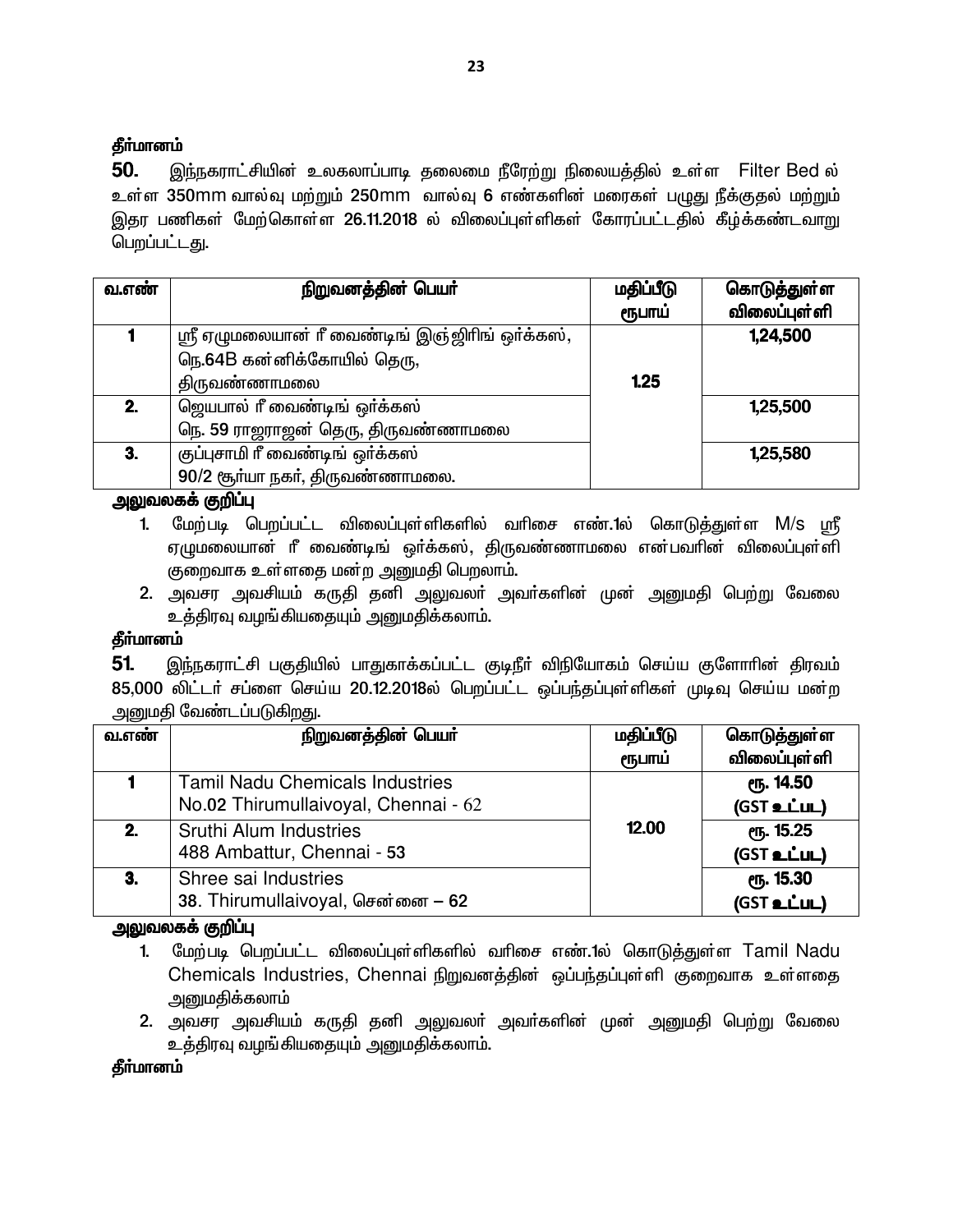52. இந்நகராட்சி செங்கம் ரோடு கிழக்கு பகுதி மாட்டு சந்தை பகுதியில் சேகரம் ஆகும் குப்பைபளை தினசரி சேகரித்து உரம் தயாரிக்கும் பணிகள் மேற்கொள்ள ஏதுவாக நுண்ணிய உரக்களன் - II அமைக்க கொட்டி கட்டுகல் மற்றும் இதர பணிகள் மேற்கொள்ள ஆகும். கோராய செலவினம் ரூ. 20.00 லட்சம் (ரூபாய் இருபது லட்சம்)க்கு மன்ற அனுமதி வேண்டப்படுகிறது.

## அலுவலகக் குறிப்பு

- அனுமதி வழங்கலாம்  $1<sup>1</sup>$
- 2. வருவாய் நிதியின் கீழ் செலவிடலாம்.

## **கீர்மானம்**

53. இந்நகராட்சி வாா்டு எண்.19 ராமலிங்கனாா் தெரு 1 முதல் 13வது தெரு வரையும் மேலும் காந்திநகர் 6வது தெரு முதல் 10வது தெரு வரையும் பாதாள சாக்கடை திட்டத்தின் கிழ் வீட்டு இணைப்புகளில் வழங்கும்போது பழுதடை<u>ந்து</u>ள்ள சாலைகள் சரி செய்ய ஆகும். கோராய செலவினம் ரூ. 2.00 லட்சம் (இரண்டு லட்சம்) க்கு மன்ற அனுமதி வேண்டப்படுகிறது.

## அலுவலகக் குறிப்பு

- அறுமதி வழங்கலாம்  $1<sub>1</sub>$
- 2. வருவாய் நிதியின் கீழ் செலவிடலாம்.

## தீர்மானம்

**54.** இந்நகராட்சி ஈசான்யம் உரக்கிடங்கு பகுதியில் புதிய பேருந்து நிலையம் அமைய இருப்பதால் குப்பை கிடங்கில் உள்ள குப்பைகளை அகற்ற ஏதுவாக கணக்கீடு செய்யப்பட்டதில் சரியான அளவுகள் எடுக்காததால் மறு கணக்கீடு செய்ய ஆகும் தோராய செலவினம் ரூ.45,000/— க்கு மன்ற அனுமதி வேண்டப்படுகிறது.

## அலுவலகக் குறிப்பு

- அனுமதி வழங்கலாம்  $1<sup>1</sup>$
- 2. வருவாய் நிதியின் கீழ் செலவிடலாம்.
- 3. அவசர அவசியம் கருதி தனி அலுவலா் அவா்களின் முன் அனுமதி பெற்று தொகை வழங்கியதையும் அனுமதிக்கலாம்.

## **தீர்மானம்**

**55.** இந்நகராட்சி அண்ணாநகா் நீரேற்று நிலையம்—ll கட்டிடம் பொலி விழந்து உள்ளதாக கள ஆய்வு குழுவினா் தொிவித்துள்ளாா். எனவே மேற்படி நீரேற்று நிலையத்தில் வா்ணம் பூச்சு பணிகள் மற்றும் பராமரிப்பு பணிகள் மேற்கொள்ள ஆகும் தோராய செலவினம் ரூ.90,000/— (தொண்ணுறு ஆயிரம்) க்கும் மன்ற அனுமதி வேண்டப்படுகிறது.

## அலுவலகக் குறிப்பு

- அனுமதி வழங்கலாம்  $1<sup>1</sup>$
- 2. வருவாய் நிதியின் கீழ் செலவிடலாம்.

## தீர்மானம்

**56.** இந்நகராட்சி உலகலாப்பாடி தலைமை நீரேற்று நிலையத்தில் உள்ள திட்டம் —lன் 120HP Verifical Turbine Motor பழுதடைந்து உள்ளதால் குடிநீர் விநியோகப் பணிகள் பாதிப்பு ஏற்பட்டுள்ளது. மேலும் 24 மணி நேரமும் இயக்கி வருவதால் மேற்கண்ட மோட்டார் ரீ வைண்டிங் செய்தல் மற்றும் இதர பணிகள் மேற்கொள்ள ஆகும் தோராய செலவினம் ரூ.1.20 லட்சம் (ஒரு லட்சத்து இருபதாயிரம்) க்கு மன்ற அனுமதி வேண்டப்படுகிறது.

## அலுவலகக் குறிப்பு

- அனுமதி வழங்கலாம்  $1.$
- 2. குடிநீர் நிதியின் கீழ் செலவிடலாம்.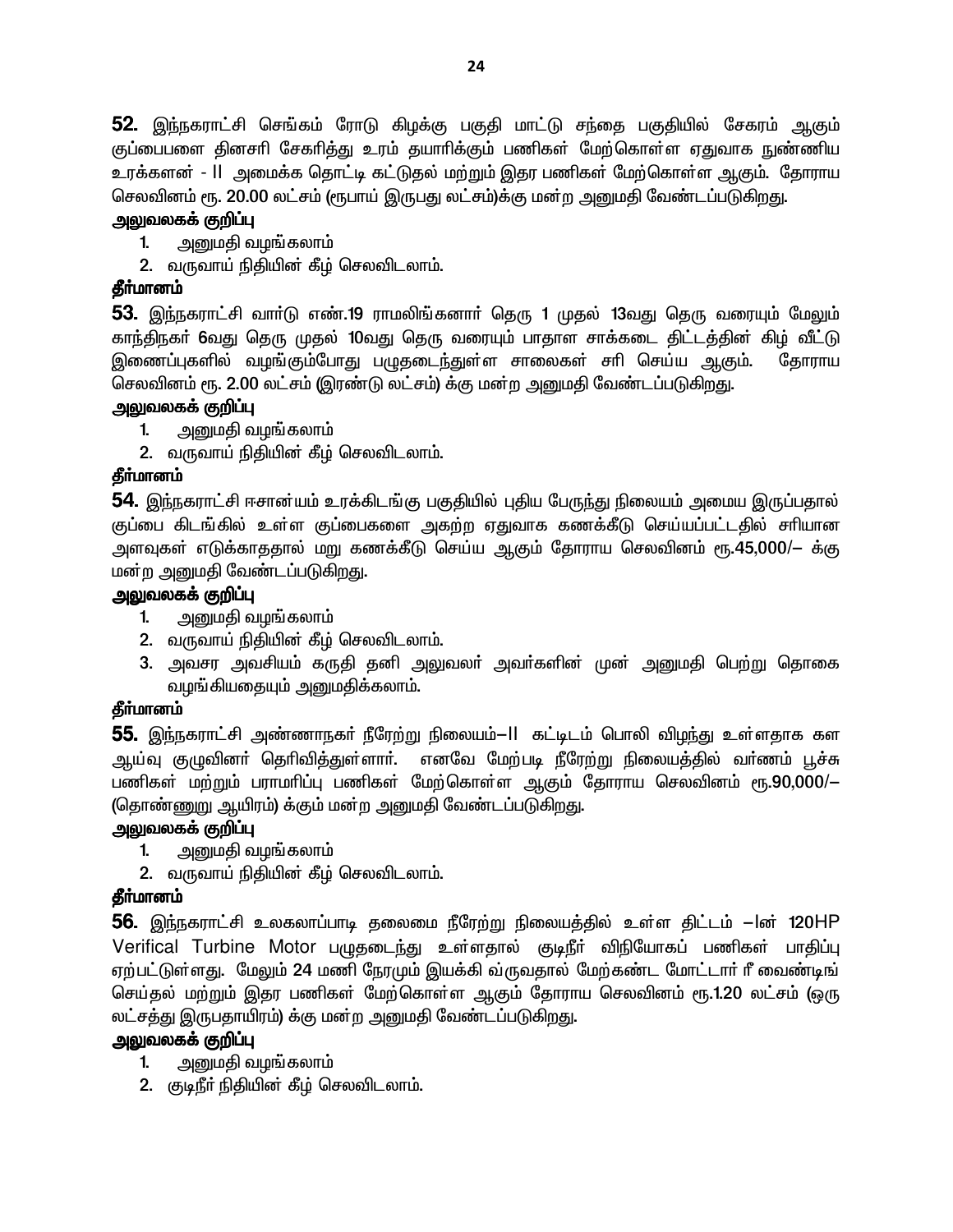57. இந்நகராட்சி உலகலாப்பாடி தலைமை நீரேற்று நிலையத்தில் உள்ள திட்டம் – l ன் 120HP Verfical Turbine Motor ரீ வைண்டிங் செய்தல் பழுதான உதிரிபாகங்கள் மாற்றுதல் பேரிங் மாற்றுதல் புதியதாக ஒயா்கள் மாற்றுதல் மற்றும் இதர பணிகள் மேற்கொள்ள 12.12.2018ல் பெறப்பட்ட விலைப்புள்ளிகள் முடிவு செய்ய மன்ற அனுமதி வேண்டப்படுகிறது.

| வ.எண்          | நிறுவனத்தின் பெயர்                                                                                   | மதிப்பீடு<br>ரூ.<br>லட்சத்தில் | கொடுத்துள்ள<br>விலைப்புள்ளி |
|----------------|------------------------------------------------------------------------------------------------------|--------------------------------|-----------------------------|
|                | ஸ்ரீ ஏழுமலையான் ரீ வைண்டிங் ஒர்க்கஸ்<br>நெ. 64 கன்னிக்கோயில் தெரு<br>திருவண்ணாமலை.<br>உரிமை : ஏழுமலை |                                | 1, 19, 200                  |
| $\overline{2}$ | ஜெயபால் ரீ வைண்டிங் ஒர்க்கஸ்<br>நெ. 59, ராஜராஜன் தெரு,<br>திருவண்ணாமலை                               | 1.20                           | 1, 19, 730                  |
| 3.             | குப்புசாமி ரீ வைண்டிங் ஒர்க்கஸ்<br>நெ. 90/2 சூர்யா நகர்,<br>திருவண்ணாமலை                             |                                | 1,20,600                    |

## அலுவலகக் குறிப்பு

- $1<sup>1</sup>$ மேற்படி பெறப்பட்ட விலைப்புள்ளிகளில் வரிசை எண்.1ல் கொடுத்துள்ள M/s ஸ்ரீ ஏழுமலையான் ரீ வைண்டிங் ஒர்க்கஸ் திருவண்ணாமலை என்பவர் விலைப்புள்ளி குறைவாக உள்ளதை அனுமதிக்கலாம்.
- 2. அவசர அவசியம் கருதி தனி அலுவலா் அவா்களின் முன் அனுமதி பெற்று வேலை உத்திரவு வழங்கியதையும் அனுமதிக்கலாம்.

## தீா்மானம்

58. இந்நகராட்சி ஈசான்யம் உரக்கிடங்கு பகுதியில் புதிய பேருந்து நிலையம் அமைய இருப்பதால் குப்பைகளை அகற்ற ஏதுவாக மறு கணக்கீடு செய்ய 12.09.2018 ல் பெறப்பட்ட விலைப்புள்ளிகள் முடிவு செய்ய மன்ற அனுமதி வேண்டப்படுகிறது.

| வளை            | நிறுவனத்தின் பெயர்                 | மதிப்பீடு<br>ரூ.<br>லட்சத்தில் | கொடுத்துள்ள<br>விலைப்புள்ளி |
|----------------|------------------------------------|--------------------------------|-----------------------------|
|                | Grid Line Survey's and             |                                | 45,000                      |
|                | Chennai - 128                      | 45,000                         |                             |
| $\overline{2}$ | Orieng Survey's<br>Chennai - 15    |                                | 56,000                      |
| 3.             | J.P. Surveys Consulate, Chennai-40 |                                | 50,000                      |